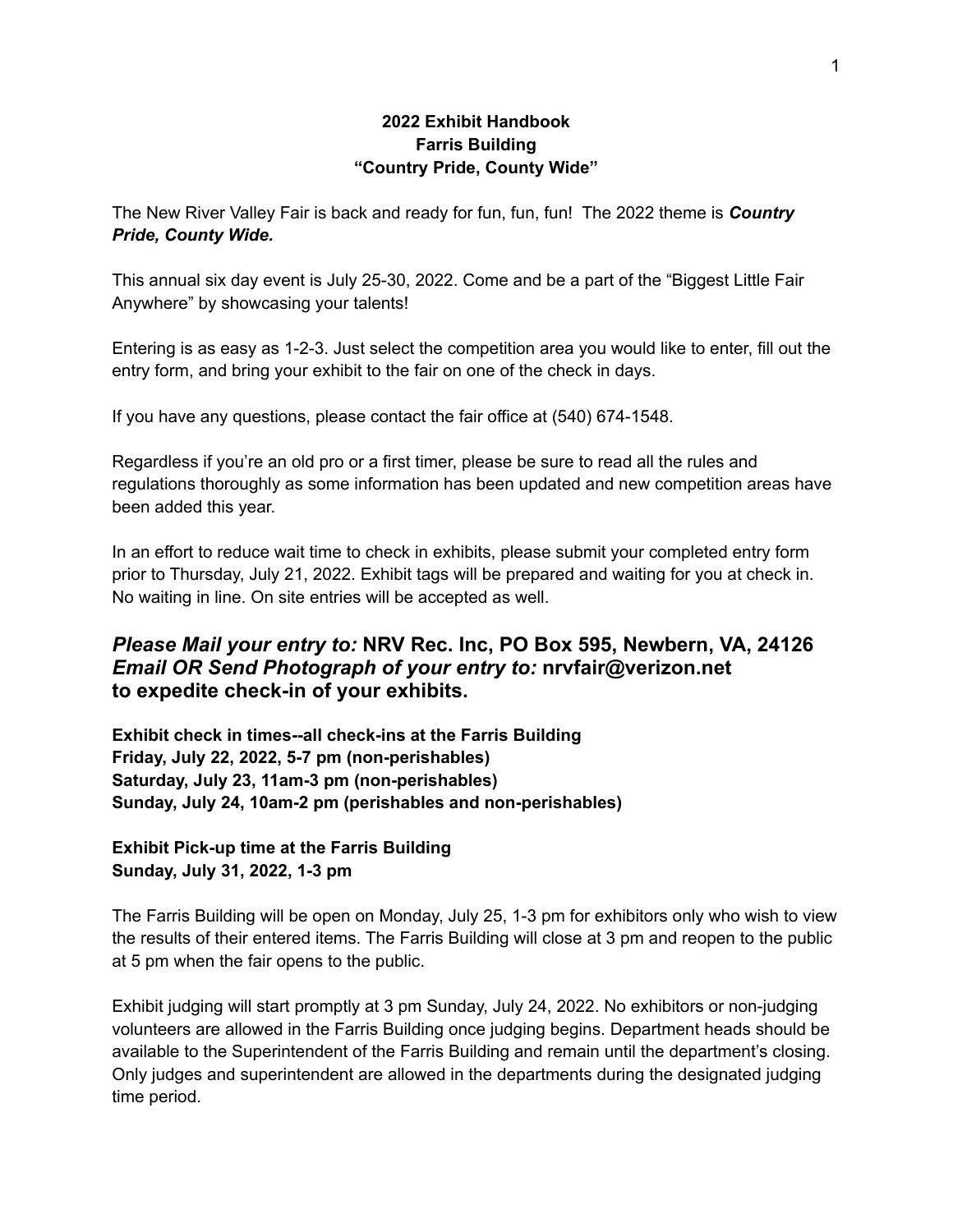Measures will be taken to maintain the safety of all exhibits while on display at the fair. The Farris Building will be locked at night after fair hours. The Farris Building will be monitored during fair hours. However, the New River Valley Fair and coordinators will not be responsible for lost or damaged exhibits.

The principal objectives of the New River Valley Fair are

- 1. To encourage improvement in the production, processing, and marketing of agricultural products that are produced in Southwest Virginia
- 2. To promote the importance of agriculture to Virginia's economy
- 3. Support the programs of 4-H, FFA and other youth educational groups.

### **Exhibit General Rules and Regulations**

*Submitting Entries*

- 1. Entry forms must be filled out completely by the person submitting their entries. Tags will be issued to the exhibitor or a minor accompanied by an adult, stating the class and entry number displayed on the exhibit at entry time. The tag stub must be shown when an item is picked up before ribbons and/or premiums will be released.
- 2. Pre-entry is highly encouraged. Please fill out the entry form and mail, photograph and email, or scan and email. Your entry tags will be ready when you arrive with your entries. No waiting in line.
- 3. Each exhibitor may only enter one entry per class.
- 4. It must be distinctly understood that the New River Valley Recreation, Inc. assumes no responsibility whatsoever in the event of loss or damage to exhibits while on the grounds and all entries are received on this condition.
- 5. Fair management reserves the right to extend an invitation to exhibit and the right to refuse an exhibitor giving no reason for such action.
- 6. Entries will be placed on display by department coordinators. Entries which are considered unacceptable for judging will not be accepted.
- 7. Articles present and accepted for exhibition shall remain on display for the duration of the fair. No exhibits shall be removed from the grounds before 1:00 pm, Sunday, July 31, 2022. All awards, premiums and ribbons shall be forfeited upon early removal. Premium money will also be forfeited if articles are not picked up at specified time. Articles not picked up will be held in the fair office for one week and after which time they will be discarded at the fair's discretion. All entries must be picked up on Sunday, July 31, 2022, from 1:00 pm to 3:00 pm.
- 8. Competition is a means for promoting excellence. In this regard only first, second and third place ribbons and premiums will be awarded. In youth divisions, the judges will award ribbons and premiums based on the Danish system as deemed by the judges.
- 9. The judges' decisions are final. Time will not permit explanations as to why articles submitted received the award or did not receive an award. Exhibitors are encouraged to discuss their exhibits with the department coordinators. Comments and suggestions would be helpful but should be made in writing to the New River Valley Fair at the conclusion of the fair. Your involvement in the fair is appreciated.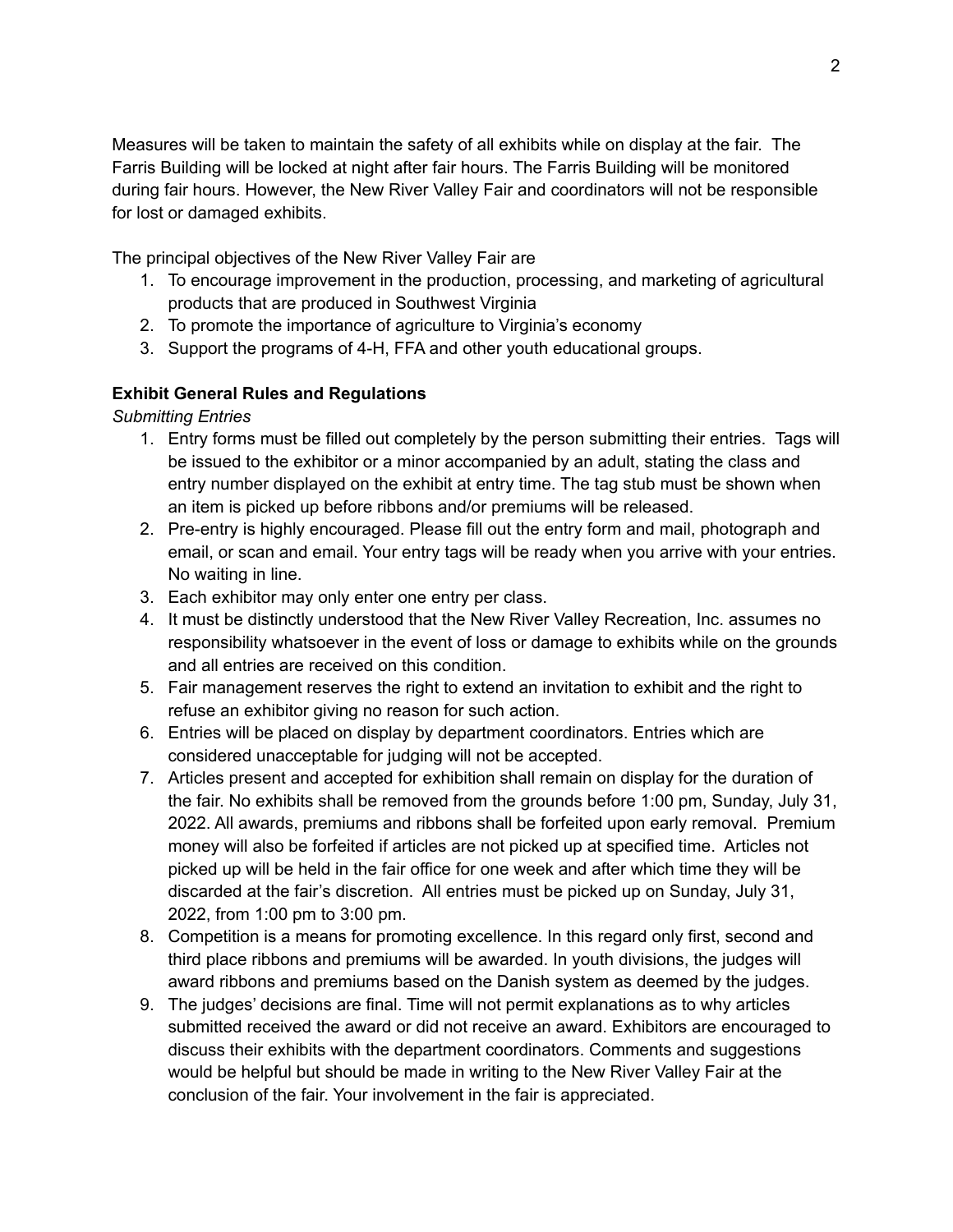10. All protests must be in writing with the stated complaint and be accompanied by a fee of \$25.00. It shall be forfeited to the fair in case the protest is not sustained. The protest must be delivered to the fair board of director president Mr. Malcolm Boothe within twelve hours after the cause of protest.

# **Competition Areas**

| Special Competitions-Farm Scene, Birdhouse, Table Settingpage 27 |  |
|------------------------------------------------------------------|--|
|                                                                  |  |
|                                                                  |  |
|                                                                  |  |

# **PHOTOGRAPHY**

- 1. See general rules and regulations.
- 2. All entries must meet requirements for size, hanging, and appropriate for class. If it is lacking in one of the areas then it will not be accepted.
- 3. No entry smaller than 8 by 10 inch framed or larger than 16 by 20 inch framed.
- 4. All entries must be ready to hang with wire. Frames with only hooks on the back will not be accepted.
- 5. The Fair is not responsible for any damage to exhibited pieces during the fair week.
- 6. No new categories will be created to fit an entry.
- 7. Only one entry, per person, color and only one entry per person for black and white for each of the classes. For example, you may enter one color photo of an animal and one black and white photo of the animal.
- 8. All judges decisions are final
- 9. All youth entries should be mounted on foam board with wire, ready to hang with no hooks.
- 10. Youth size form has minimum outer dimensions of 8 by 10 inches with a maximum outer dimensions of 11 by 14 inches.

# *Judging*

There will be three judges, a fourth judge will be on standby in the event of a tie should occur. Judes will rank each entry on a scale of 1-5 in the following areas:

- 1. Technical-focus, sharpness, detail, color, contrast, use of light, overall quality
- 2. Creativity-subject matter, content, uniqueness, appropriate to class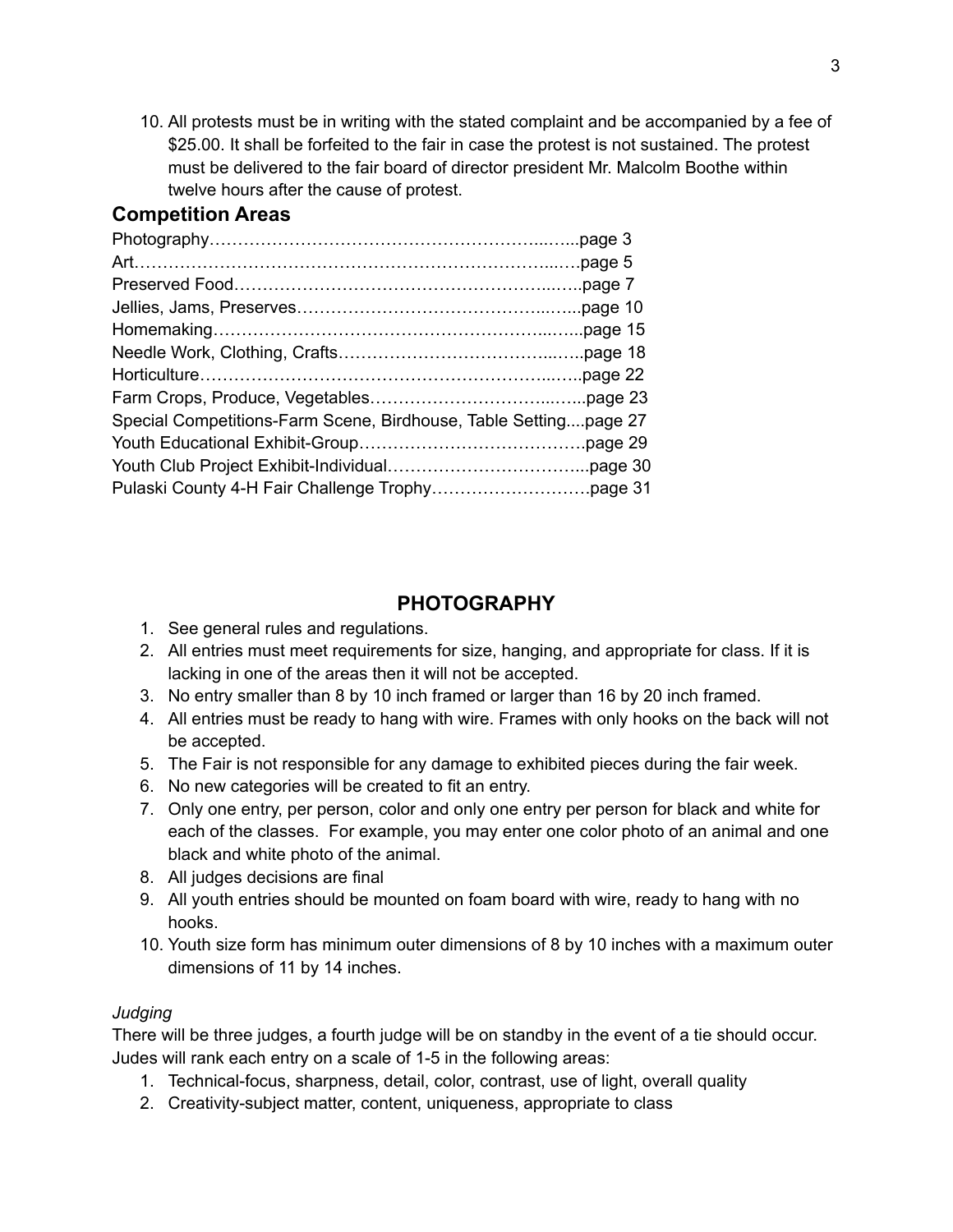- 3. Composition-brings all visual elements together, purpose, focal point, does it tell a story
- 4. Style/presentation-creativity in use of elements, lighting, subject matter, appropriately matted and framed
- 5. Personal opinion-wow factor, is it appealing, would you want it in your home

#### *Divisions and Prize Distributions for Photography*

1. Professional Division-Master's degree, art teaching experience or equivalent career experience or incore derived from the sales of work totaling at least \$1,000 per year.

| Best in show | \$50.00-1 award     |
|--------------|---------------------|
| First place  | \$10.00-Blue ribbon |
| Second place | \$8.00-Red ribbon   |
| Third place  | \$6.00-White ribbon |
|              |                     |

2. Adult Division

| Best in show | \$50.00-1 award     |
|--------------|---------------------|
| First place  | \$10.00-Blue ribbon |
| Second place | \$8.00-Red ribbon   |
| Third place  | \$6.00-White ribbon |
|              |                     |

3. College Division Best in show \$35.00- 1 award

| First place  | \$8.00-Blue ribbon  |
|--------------|---------------------|
| Second place | \$6.00-Red ribbon   |
| Third place  | \$4.00-White ribbon |

| 4. High School Division |                     |
|-------------------------|---------------------|
| Best in show            | \$35.00-1 award     |
| First place             | \$8.00-Blue ribbon  |
| Second place            | \$6.00-Red ribbon   |
| Third place             | \$4.00-White ribbon |

5. Middle School Division Best in show \$20.00- 1 award First place \$6.00-Blue ribbon

| Second place \$4.00-Red ribbon |
|--------------------------------|
|                                |

Third place \$2.00-White ribbon 6. Elementary Division

| <b>Elementary Division</b> |                    |
|----------------------------|--------------------|
| Best in show               | \$20.00-1 award    |
| First place                | \$6.00-Blue ribbon |
| Second place               | \$4.00-Red ribbon  |
|                            |                    |

- Third place \$2.00-White ribbon
- Exhibition-Pre-Kindergarten Division-ribbons to all entries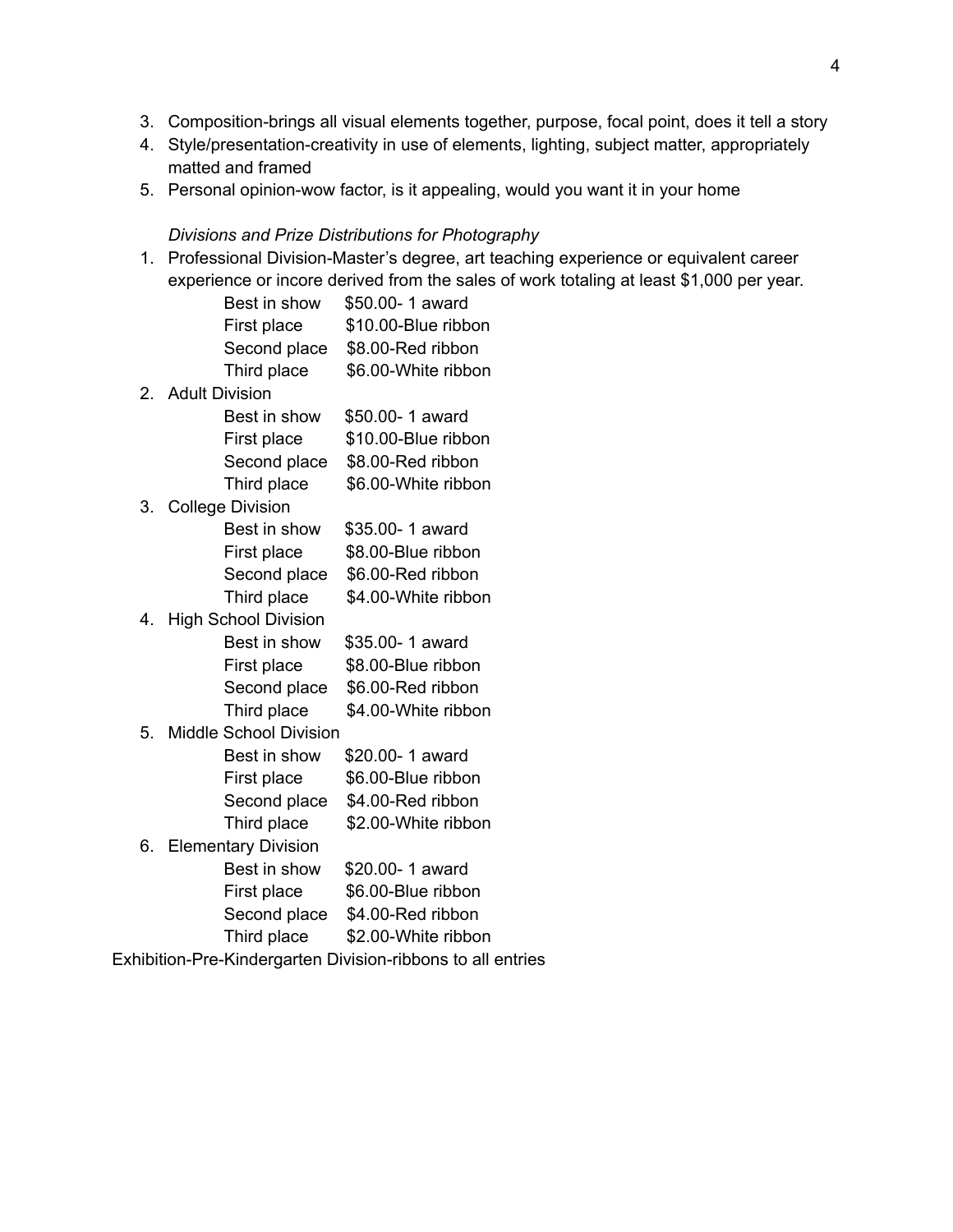#### **Classes:**

- 1. Color
	- a. Animals (pet/farm/zoo animals)
	- b. Picture taken by cell phone
	- c. Human portraits
	- d. Landscape
	- e. Special effects
	- f. Action
	- g. Wildlife (birds, wild animals, all insects and all other living creatures)
	- h. Nature (flowers, leaves, rocks, mushrooms, trees and non-living creatures)
- 2. Black and White
	- a. Animals (pet/farm/zoo animals)
	- b. Picture taken by cell phone
	- c. Human portraits
	- d. Landscape
	- e. Special effects
	- f. Action
	- g. Wildlife (birds, wild animals, all insects and all other living creatures)
	- h. Nature (flowers, leaves, rocks, mushrooms, trees and non-living creatures)

# *ART*

Rules:

- 1. See general rules and regulations
- 2. All art must be suitable for hanging on a peg board. Materials used for hanging can include canvas art work, foam boards, framing, and/or matting as well as an appropriate material based on the quality and value of the art work.
- 3. The art coordinator will not be responsible for exhibited pieces including those that fall due to unsecured backing by the exhibitor or be responsible for work that is not collected at the end of the fair.
- 4. Entries are limited to one exhibit in each class.
- 5. Entries may be exhibited one year only and should have been completed within the last two years.
- 6. The show is for hangable art pieces only. Other art may be entered in crafts. Three-dimensional pieces should be entered in crafts.
- 7. Any of the listed art mediums may be used in the depiction of the fair theme, class 13. However, all rules listed above shall apply.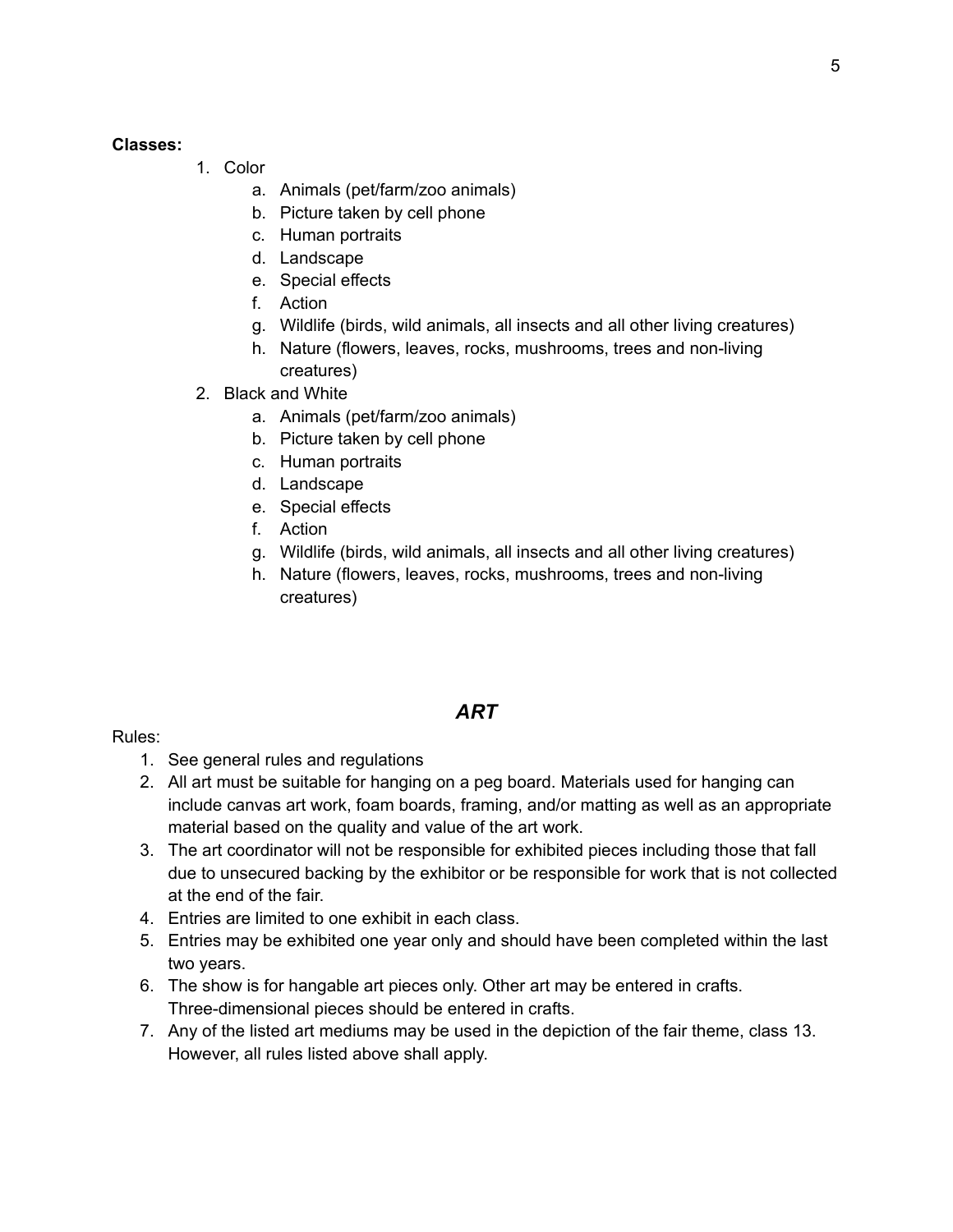#### *Divisions and Prize Distributions for Art*

1. Professional Division-Master's degree, art teaching experience/equivalent career experience or income derived from the sales of work totaling \$1,000 per year.

| Best in show | \$50.00-1 award     |
|--------------|---------------------|
| First place  | \$10.00-Blue ribbon |
| Second place | \$8.00-Red ribbon   |
| Third place  | \$6.00-White ribbon |

| 2. Adult Division |                     |
|-------------------|---------------------|
| Best in show      | \$50.00-1 award     |
| First place       | \$10.00-Blue ribbon |
| Second place      | \$8.00-Red ribbon   |
| Third place       | \$6.00-White ribbon |

# 3. College Division

| Best in show | \$35.00-1 award     |
|--------------|---------------------|
| First place  | \$8.00-Blue ribbon  |
| Second place | \$6.00-Red ribbon   |
| Third place  | \$4.00-White ribbon |

- 4. High School Division Best in show \$35.00- 1 award First place \$8.00-Blue ribbon Second place \$6.00-Red ribbon Third place \$4.00-White ribbon
- 5. Middle School Division

| Best in show | \$20.00-1 award     |
|--------------|---------------------|
| First place  | \$6.00-Blue ribbon  |
| Second place | \$4.00-Red ribbon   |
| Third place  | \$2.00-White ribbon |

6. Elementary Division Best in show \$20.00- 1 award First place \$6.00-Blue ribbon Second place \$4.00-Red ribbon Third place \$2.00-White ribbon

Exhibition-Pre-Kindergarten Division-ribbons to all entries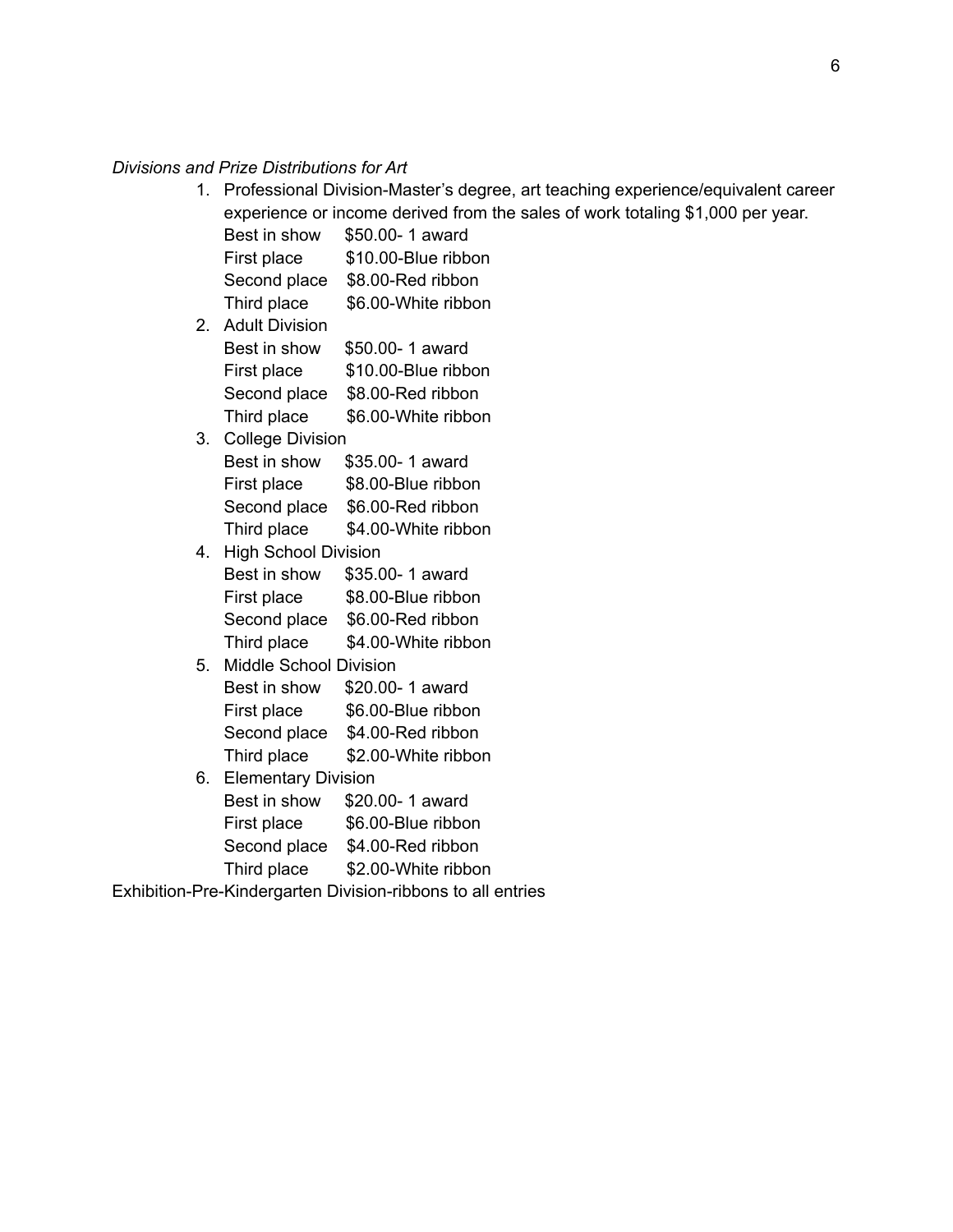#### **Classes:**

- 1. Oil Painting
	- a. Landscaping
	- b. Still life
	- c. Portrait
- 2. Watercolor and Tempera
	- a. Landscaping
	- b. Still life
	- c. Portrait
- 3. Acrylic
	- a. Landscaping
	- b. Still life
	- c. Portrait
- 4. Pastels, oil pastel
- 5. Charcoal
- 6. Ink drawings, includes pen and markers
- 7. Pencil drawings
- 8. Crayon
- 9. Original cartoons, no copyrighted characters
- 10. Color pencil
- 11. Mixed media
- 12. Other art, not listed
- 13. Special depiction of the New River Valley fair theme, *"Country Pride, County Wide,"* using any art medium or combination listed above

# *PRESERVED FOODS***-Adults and Youth**

#### Rules:

- 1. Please see general rules and regulations
- 2. All entries must have been preserved between July 2021 andJuly 2022.
- 3. USDA Guidelines regarding home canning and preserving of foods will be followed for determining acceptable and unacceptable entries: please see <http://nchfp.uga.edu> for current acceptable canning practices.
- 4. Containers and General Characteristics for preserved foods
	- **Canned foods**--all canned products, preserves, or pickles must be in a clear glass, regulation canning jars, properly labeled and dated. No mayonnaise jars, et. will be accepted. Vegetables, fruits and juices must be in pint or quart clear glass regulation canning jars. Jellies, jams, chutneys, and fruit butters may be in half pint or 4 ounce jars.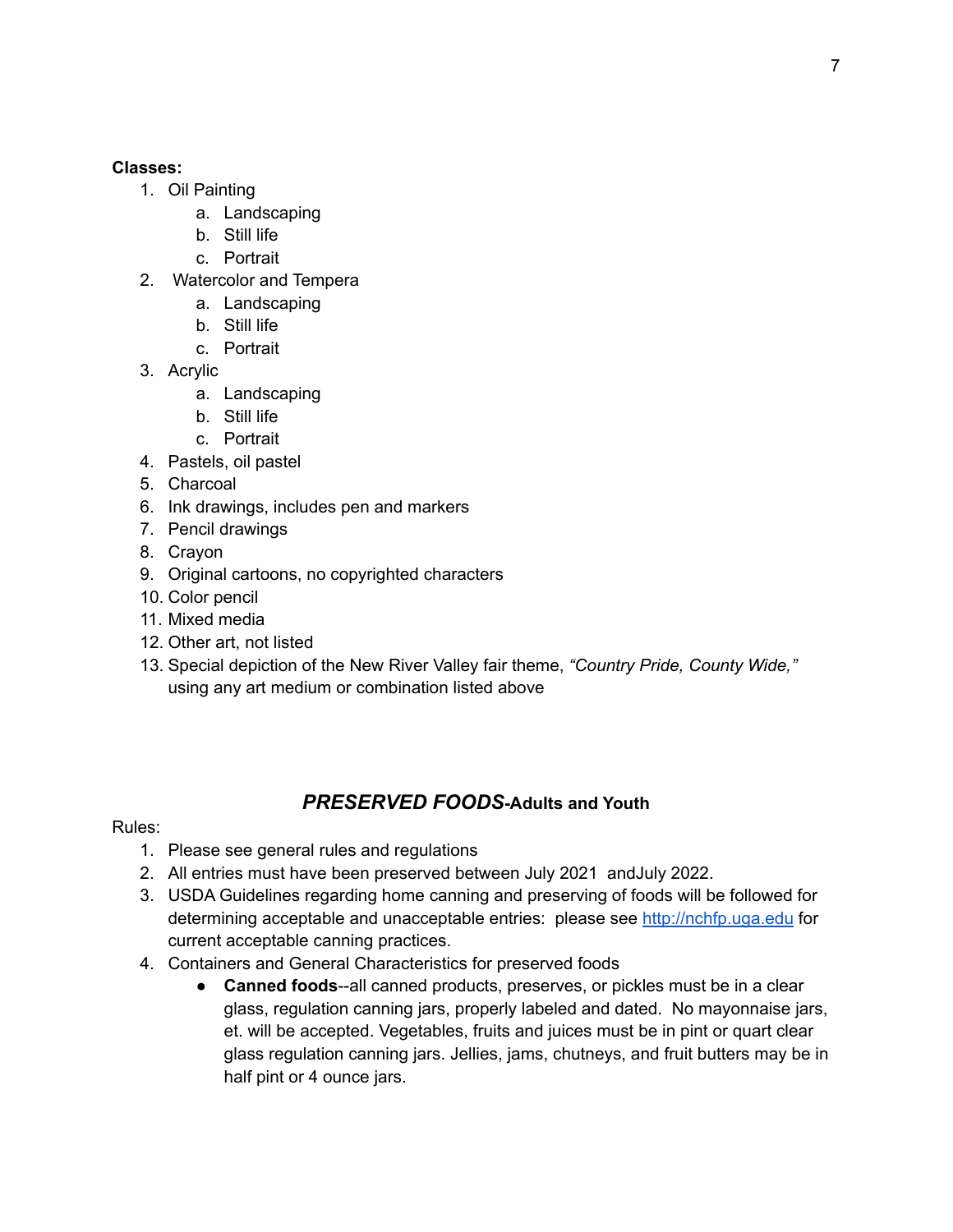- Standard 2-piece self-seal lid and ring closures must be used on all jars. All canned food should be properly sealed. Only new lids should be used. No rusty lids or rings should ever be used.
- An appropriate amount of headspace for the canned product should be allowed: ¼ inch headspace for jams, jellies, pickles and relishes (except sauerkraut.)  $\frac{1}{2}$  head headspace for fruits, tomatoes, and sauerkraut. 1 inch headspace for vegetables except tomatoes.
- Product pieces should be uniform in size and packed snugly but allow for circulation of liquids. Liquids should cover the product and be clear and free from cloudiness and small particles. Air bubbles should be kept to a minimum.
- Products should be free from defects or blemishes, strings, stems, seeds, pits and peels. If the recipe requires stems, pits, and/or peels, this is acceptable.
- The product should retain its natural characteristic color or nearly that of standard cooked products.
- **Flavored Vinegars**--Container is properly labeled. If canning jar used: clean, clear standard canning jar with no cracks, ships, or rust. Recommended lid with good vacuum seal. Band free of rust and dents or other damage; clean and easily removed. If decorative bottles are used: clean, clever, no cracks, chips, haze or rust. Caps or corks appear clean and new. Caps are of non corrodible metal or plastic.
- Appearance is attractive, neat, space well used, and a good proportion of liquid and flavoring ingredients are. Use fruits or herb sprigs of similar size and shape.
- Liquid covers all ingredients with appropriate headspace (¼ inch) left empty. No floating of ingredients. Natural coloring, attractive for serving, uniform throughout, free from cloudiness or excess sediment.
- Any bag or jar may be opened at the discretion of the judges.
- Any foods considered hazardous to consume will be disposed of by the judges or fair attendants. This includes the jar or packaging containing the food.

Premiums: Best in Show \$8.00 1st-\$6.00 2nd-\$4.00 3rd-\$2.00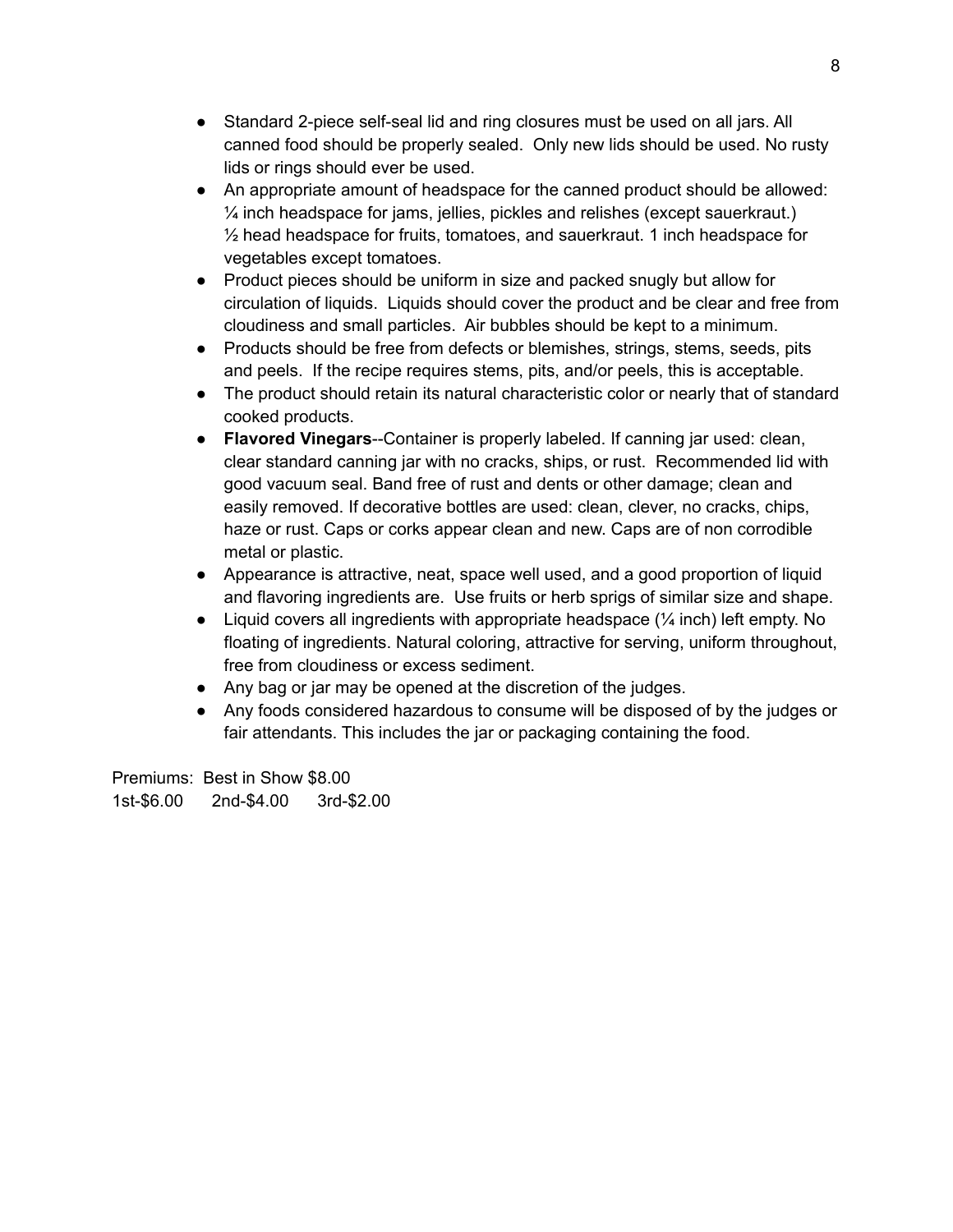### *Section-Vegetables*

Standards: Appearance-natural vegetable color; syrup or liquid clear. Well ripened but not overripe; graded and sorted by size.

Texture: Tender. Flavor: Characteristic.

- 1. Beans
	- a. Green, cut
	- b. Green, whole
	- c. Miscellaneous Beans
- 2. Carrots
- 3. Miscellaneous Greens (i.e. Kale, Turnips, etc.)
- 4. Sauerkraut
- 5. Tomatoes
	- a. Whole
	- b. Sauce
- 6. Vegetables, not listed
- 7. Meats, canned.

#### *Section-Fruits*

Whole and Sliced Fruit

- 8. Apples
- 9. Peaches
- 10. Blackberries
- 11. Cherries
- 12. Fruit, not listed
- 13. Fruit, combination

#### *Section-Fruit Sauces*

- 14. Applesauce
- 15. Fruit sauce, not listed

#### **Section-Juices**

- 16. Grape Juice
- 17. Apple Juice
- 18. Juice, not listed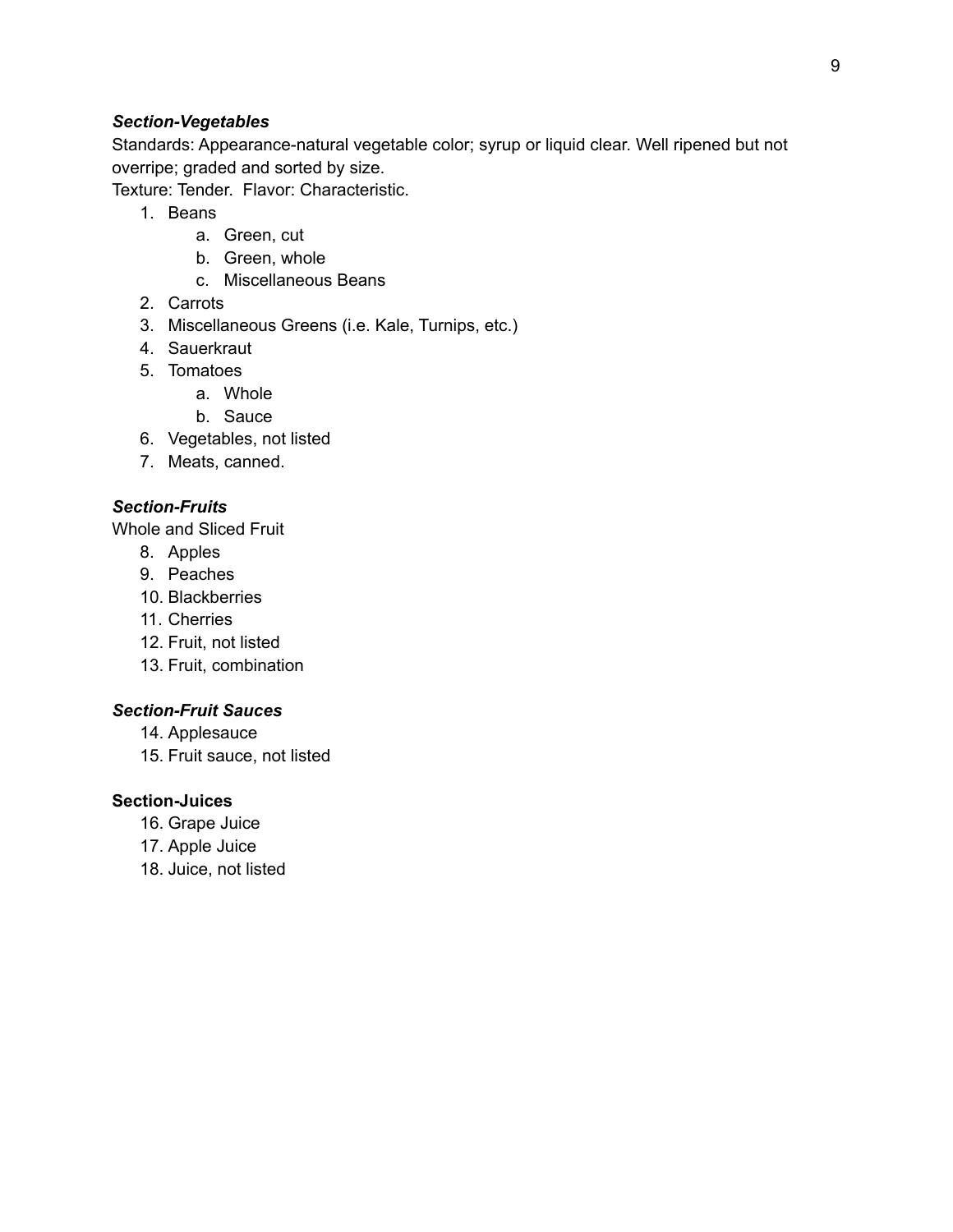# *JELLIES, JAMS, PRESERVES* (i.e. Chutney, Butters)

Standards: Appearance-pronounced and natural color, clear, no sign of crystallization, natural fruit flavor, tender, holds shape, and should not be syrupy.

19. Apple

- a. Butter
- b. Jelly
- 20. Blackberry
	- a. Jam
	- b. Jelly
- 21. Blueberry
	- a. Jam
	- b. Jelly
- 22. Combination Jelly-mixed fruit, 2 or more
- 23. Combination Jam-mixed fruit, 2 or more
- 24. Bramble Berries, wild berries, i.e. Dew, Wine, etc.
	- a. Jam
	- b. Jelly
- 25. Grape
	- a. Jam
	- b. Jelly
- 26. Honey
	- a. Comb
	- b. liquid
- 27. Peach
	- a. Jelly
	- b. Preserves
- 28. Plum
- a. Jam
- b. Jelly
- c. Preserves
- 29. Raspberry
	- a. Jam, Black
	- b. Jelly, Black
	- c. Jam, Red
	- d. Jelly, Red
- 30. Strawberry
	- a. Jam
	- b. Preserves
- 31. Most Unusual Jam, Jelly, or Preserves
- 32. a. Jam, Jelly, or Preserves, not listed.
	- b. Maple syrup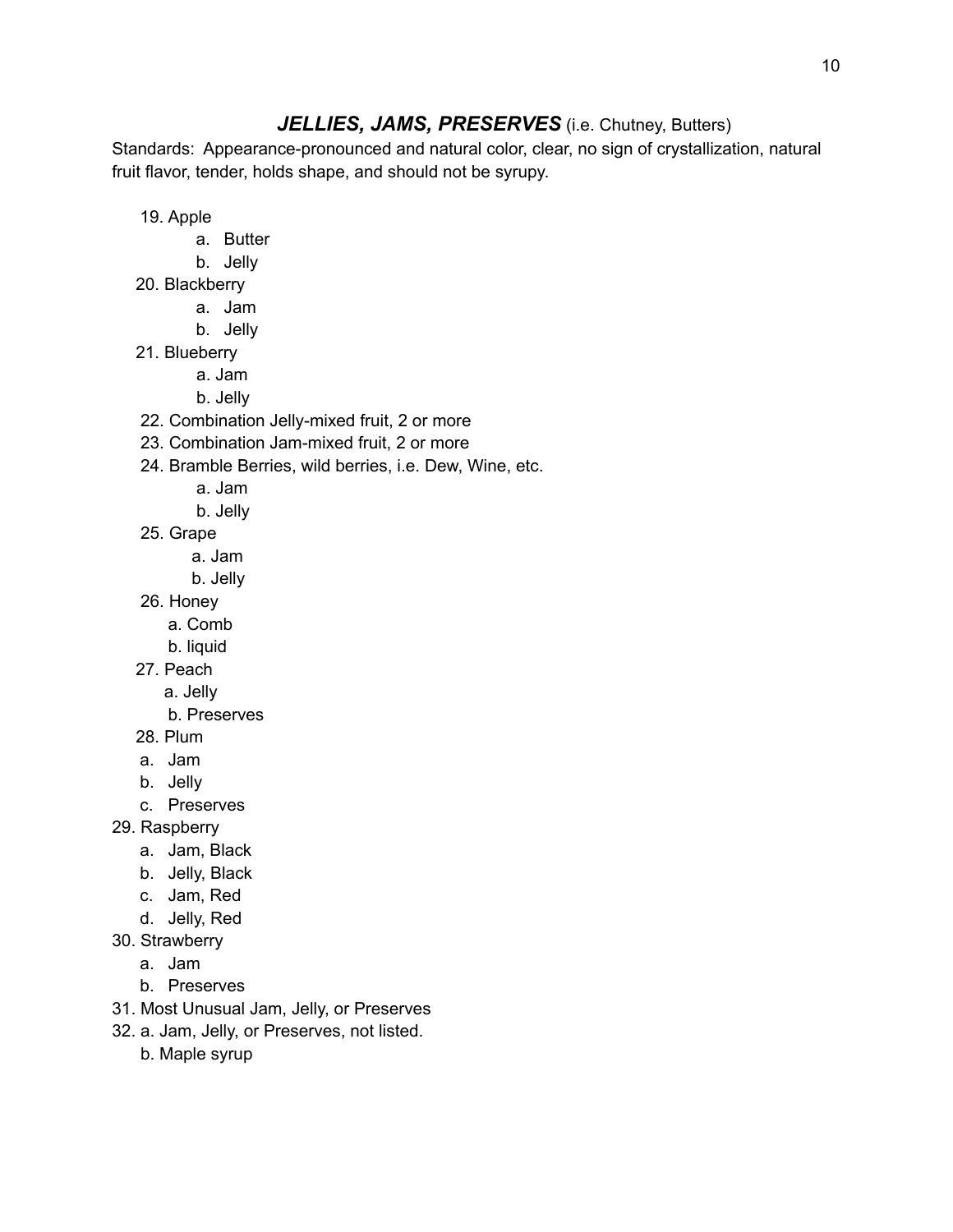### *PICKLES, RELISH*

Standards-Uniform size and shape. Natural flavor, not over-spiced; firm, not tough or soft.

- 33. Beet Pickles
- 34. Bread and Butter Pickles
- 35. Cucumber Pickles
	- a. Sliced
	- b. Whole
- 36. Dill Pickles
	- a. Sliced
	- b. Whole
- 37. 14-Day pickles
- 38. Most Unusual Pickles
- 39. Pickled Beans
- 40. Relish
- 41. Pickles, not listed
- 42. Salsa
	- a. Tomato based

### *DEHYDRATED FOODS*

Standards: Characteristics color of product and uniform throughout the container. No excessive discoloration. Light colored fruits and vegetables will brown when exposed to air. Pretreatments can minimize this browning but are not required.

Pieces in exhibit are uniform in size and shape. No ragged edges. Pieces are uniformly dry through.

Container contains no foreign matter, no visible mixture.

Properly labeled.

Appropriate size for the amount of food being exhibited (too much empty space represents poor storage practice for moisture control.) If in a jar, no cracks, chips, or rust on the jar. Band or lid free of rust and dents or other damage and clean and easily removed.

*Standards-Individual fruits*-leathery and pliable. If the piece of fruit is folded over itself, it springs back. Chewy, not sticky or brittle. Free from cores and objectionable seeds or peel.

*Standards-Fruit leathers*-leathery, yet pliable. Not sticky, crisp, or brittle. Rolls without tearing or breaking. Free from cores and objectionable seeds or peels.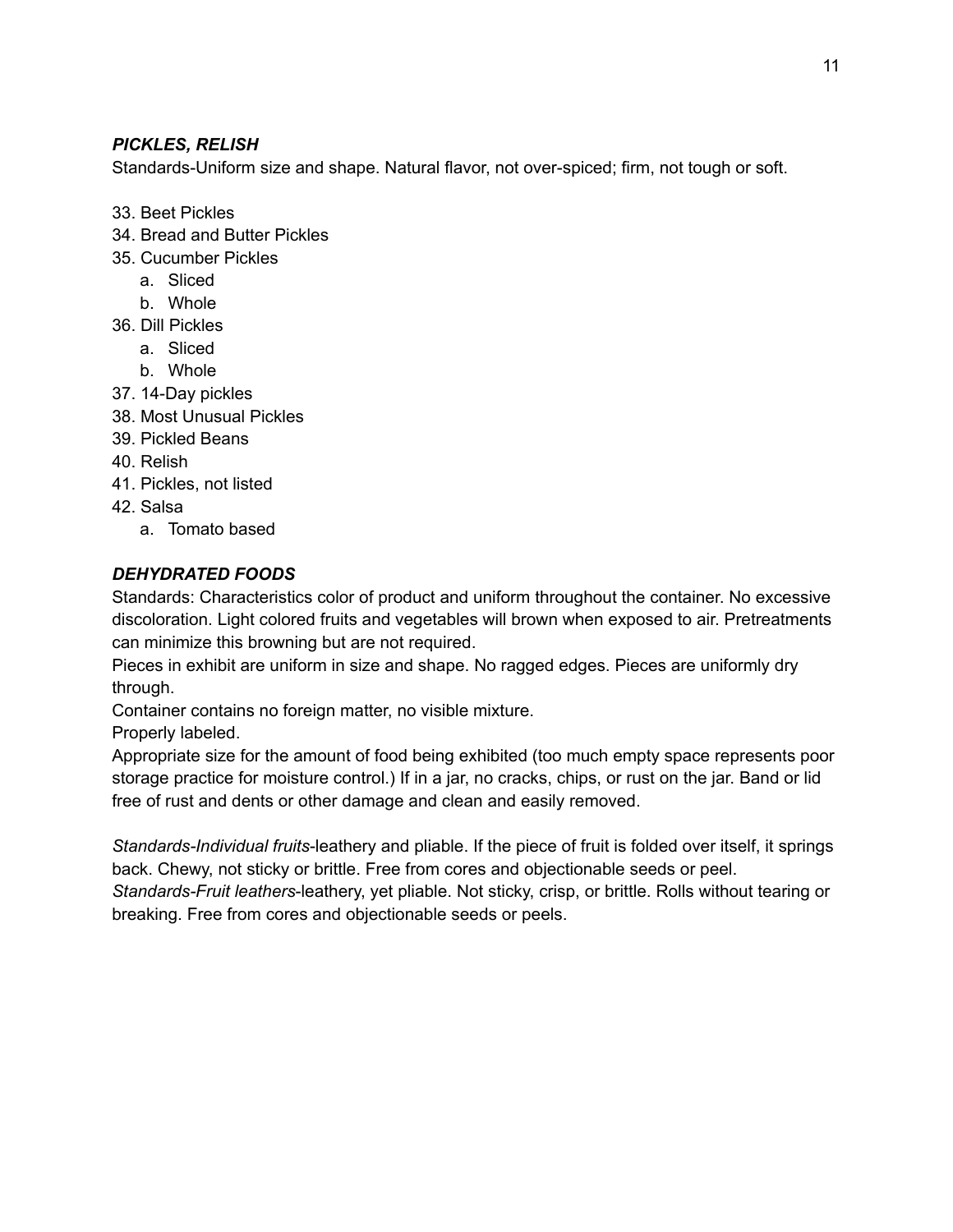# *Dehydrated Foods Classes: Fruits*

- 43. Individual Fruits
	- a. Apple
	- b. Pear
	- c. Tomato
	- d. Fruit, not listed
- 44. Fruit leathers
	- a. Apple
	- b. Pear
	- c. Berry
	- d. Fruit, not listed
	- e. Fruit, combination

*Vegetables*--Standards-brittle and crisp; tough or cracking hard. Dry enough to rattle

- 45. Green Beans
- 46. Carrots
- 47. Corn, cut
- 48. Peppers
	- a. Sweet
	- b. Hot
- 49. Sweet Potatoes
- 50. Tomatoes
- 51. Vegetable, not listed

#### *Herbs*

Standards-pulverize or crumble when rubbed, fragrant.

- 52. Individual herbs
- 53. Herb Blends
	- a. Fines, herbs
	- b. Poultry blend
	- c. Blend, not listed

#### *Jerky*

Standards-Game meat should be frozen to destroy parasites before making Jerky. Jerky should be leathery, drier than fruit but not brittle. Piece cracks but does not break when bent. Not overly salty, smokey or spiced. No fat droplets visible, does not feel greasy. Free from rancid flavor. No mold.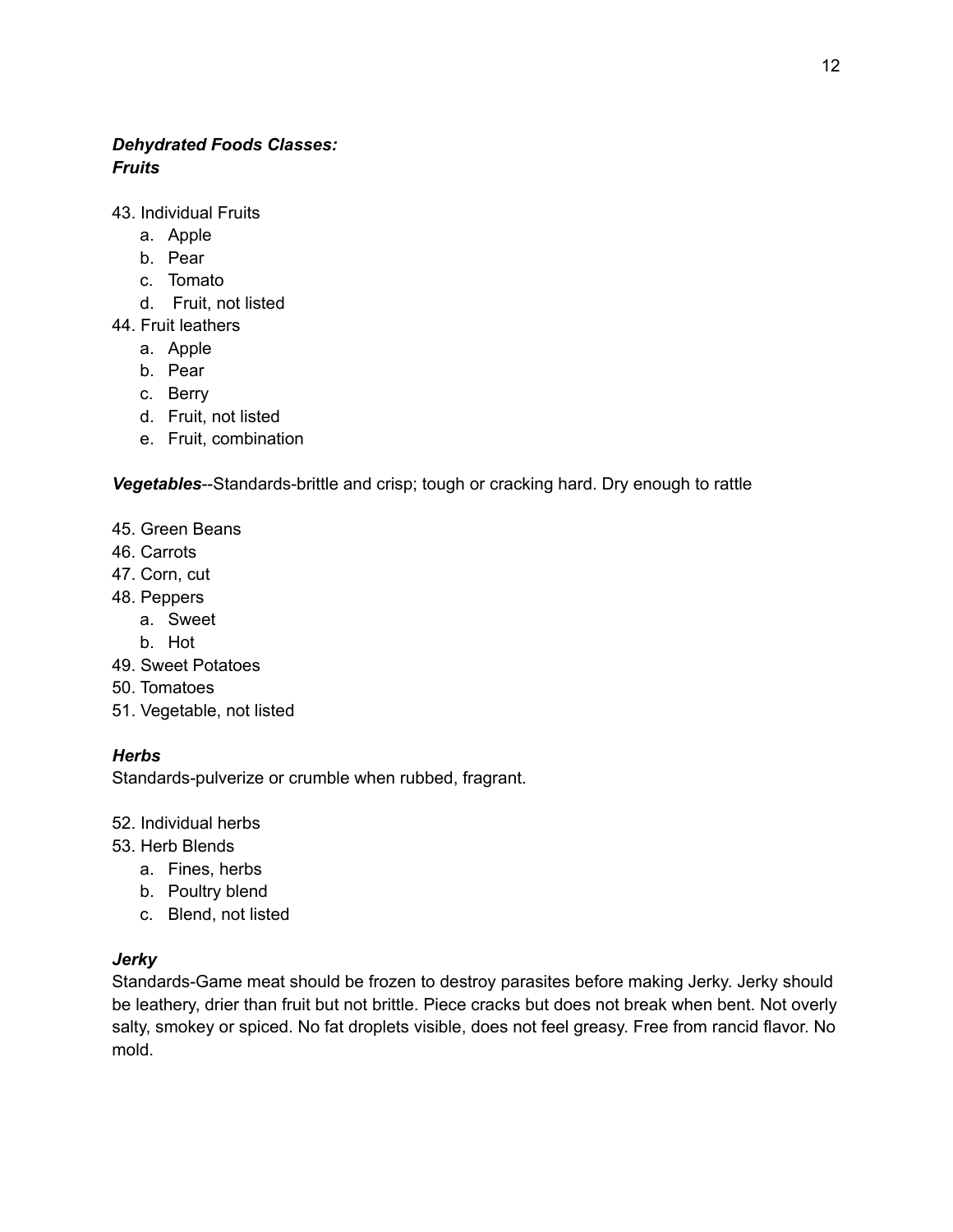# *Dehydrated Foods Jerky Classes:*

54. Beef

- a. Strips
- 55. Venison
	- a. Strips
- 56. Poultry
	- a. Strips
- 57. Game Bird
	- a. Strips

#### *Flavored Vinegars Classes:*

- 58. Red Wine Vinegar
	- a. Single herb
	- b. Single fruit
	- c. Vinegar, not listed
- 59. White Wine Vinegar
	- a. Single herb
	- b. Single fruit
	- c. Vinegar, not listed
- 60. Apple Cider Vinegar
	- a. Single herb
	- b. Single fruit
	- c. Vinegar, not listed

# **HOME BREWS (BEER)**

- 1. See General Rules and Regulations.
- 2. Entries must be produced by the exhibitor who is 21 years of age or older.
- 3. Exhibitors must not be involved in any way with commercial beer making or use the facilities of a commercial brewery.
- 4. Beer must be in 12 ounce, 22 ounce, or 750 ml glass bottles, all labels must be removed. NRV fair entry tags should be attached and will serve as identification. Booer or beer bottles will not be removed after edging.
- 5. Exhibitors must submit two botter for each brew entry.

Premium: Gift cards selected by fair committee.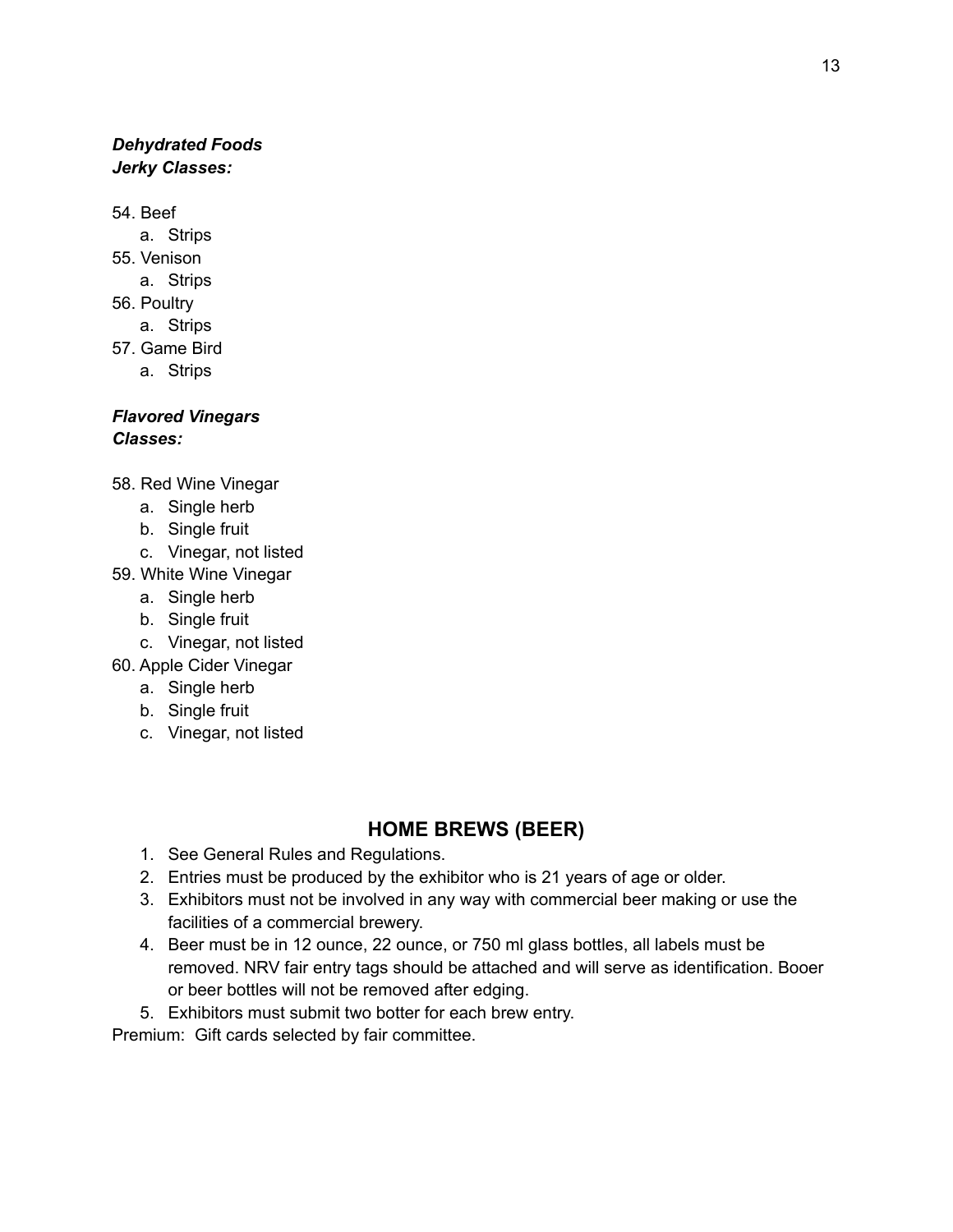#### *Beer Style Classes:*

- a. Light Lager
- b. Pilsner
- c. Dark Lager
- d. Bock
- e. Light Hybrid beer
- f. Scottish and Irish ale
- g. American Ale
- h. English Brown Ale
- i. Porter
- j. Beer, not listed

### *Mead Style*

*Classes:*

- a. Traditional mead
- b. Melomel (fruit mead)
- c. Mead, not listed

### *Cider Style*

#### *Class:*

A. other, cider

# **AMATEUR WINEMAKING**

- 1. See general rules and regulations
- 2. Entries must be produced by the exhibitor who is 21 years of age or older.
- 3. Exhibitors must not be involved in any way with commercial wine making or use the facilities of commercial wineries.
- 4. Wine shall be exhibited in unlabeled, standard 375 ml. Wine bottles.
- 5. No artificial coloring or flavoring allowed in entries (only natural ingredients.)
- 6. An exhibitor may enter more than one wine in a class but the wines must be from different fruits or vintage years.
- 7. The judges may move any incorrectly classed wine into their proper class.
- 8. No names or labels are permitted on the bottles. NRV Fair entry tags should be attached and will serve as identification. The type of fruit used should be indicated on the entry tag.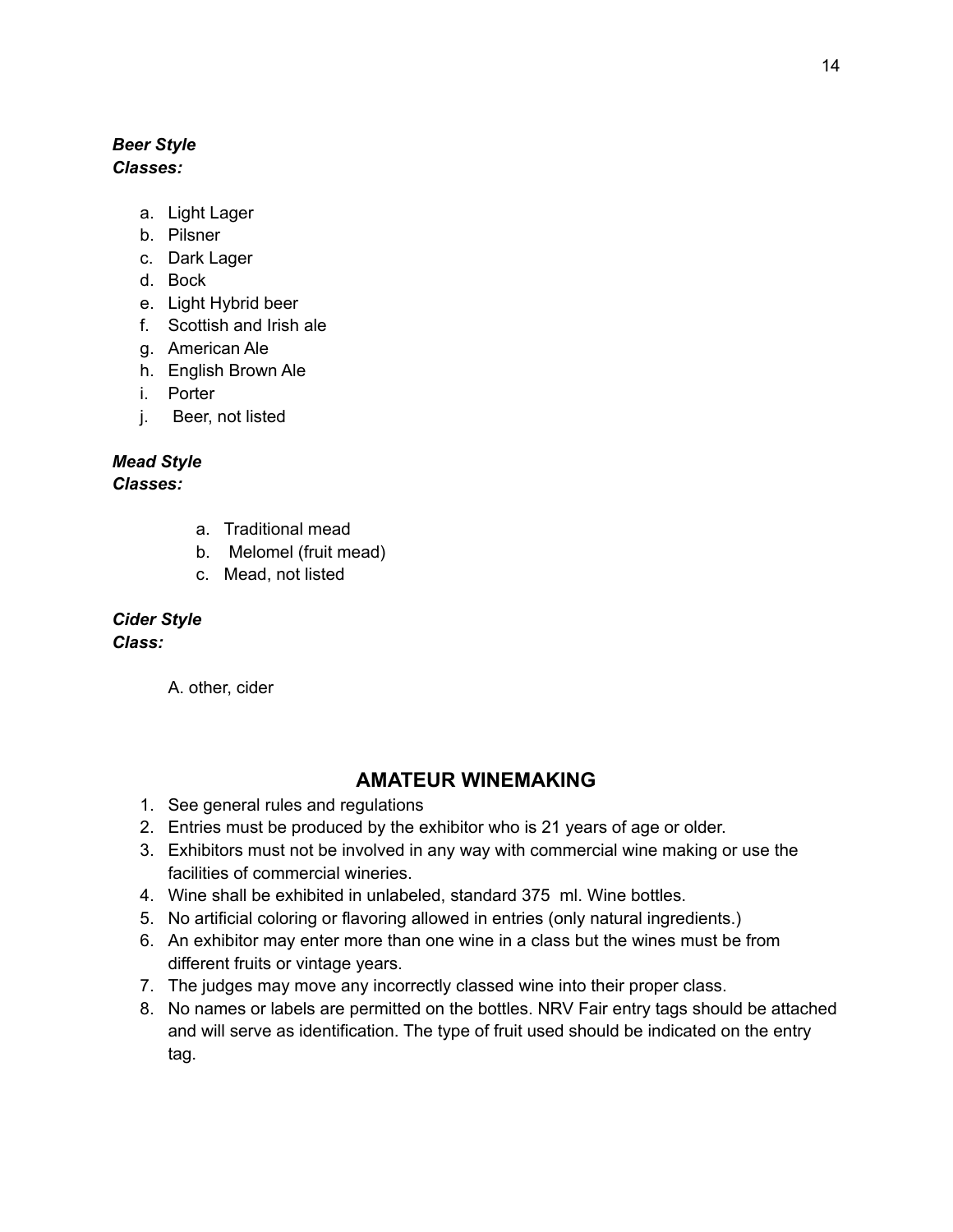# **Amatuer Winemaking**

*Classes:*

- A. White, dry
- B. Red, dry
- C. Rose, blush, dry
- D. Fruit (apple, pear, peach, pineapple, plum, orange, etc.)
- E. Wine, not listed

# **HOMEMAKING-Adult and Youth**

- 1. See general rules and regulations
- 2. All exhibits must have been made and prepared by the exhibitor.
- 3. Only one entry can be made by an individual in each class.
- 4. Baked goods and candy must be displayed on disposable plates and covered with clear wrapping. A cardboard form may be used in place of a cake in the decorated cake class.
- 5. All exhibits listed in the catalog will be accepted.
- 6. All adult classes will be judged on the merit system of one first, one second, and one third place award.
- 7. Any youth ages 5 to 18 years of age as of January 1, 2022, may enter exhibits. Youth awards will be judged on the Danish system with the exhibit receiving either a blue, red or white award and the applicable premium awarded.
- 8. Best of show ribbons may be awarded at the discretion of the judges.
- 9. Premium Award: Best in Show \$8.00

| <b>Blue Ribbon</b> | \$6.00 |
|--------------------|--------|
| Red Ribbon         | \$4.00 |
| White Ribbon       | \$2.00 |

# *BAKED GOOD AND CANDY-Adult and Youth*

### *Breads*

Standards: appearance: looks tender and good; even golden brown color; good shape. Texture: fine even grain, small thin cell walls, light for size, crisp crust.

Crumble: creamy white color, slightly moist, light and elastic, tender.

Flavor: good well blended flavor, pleasing.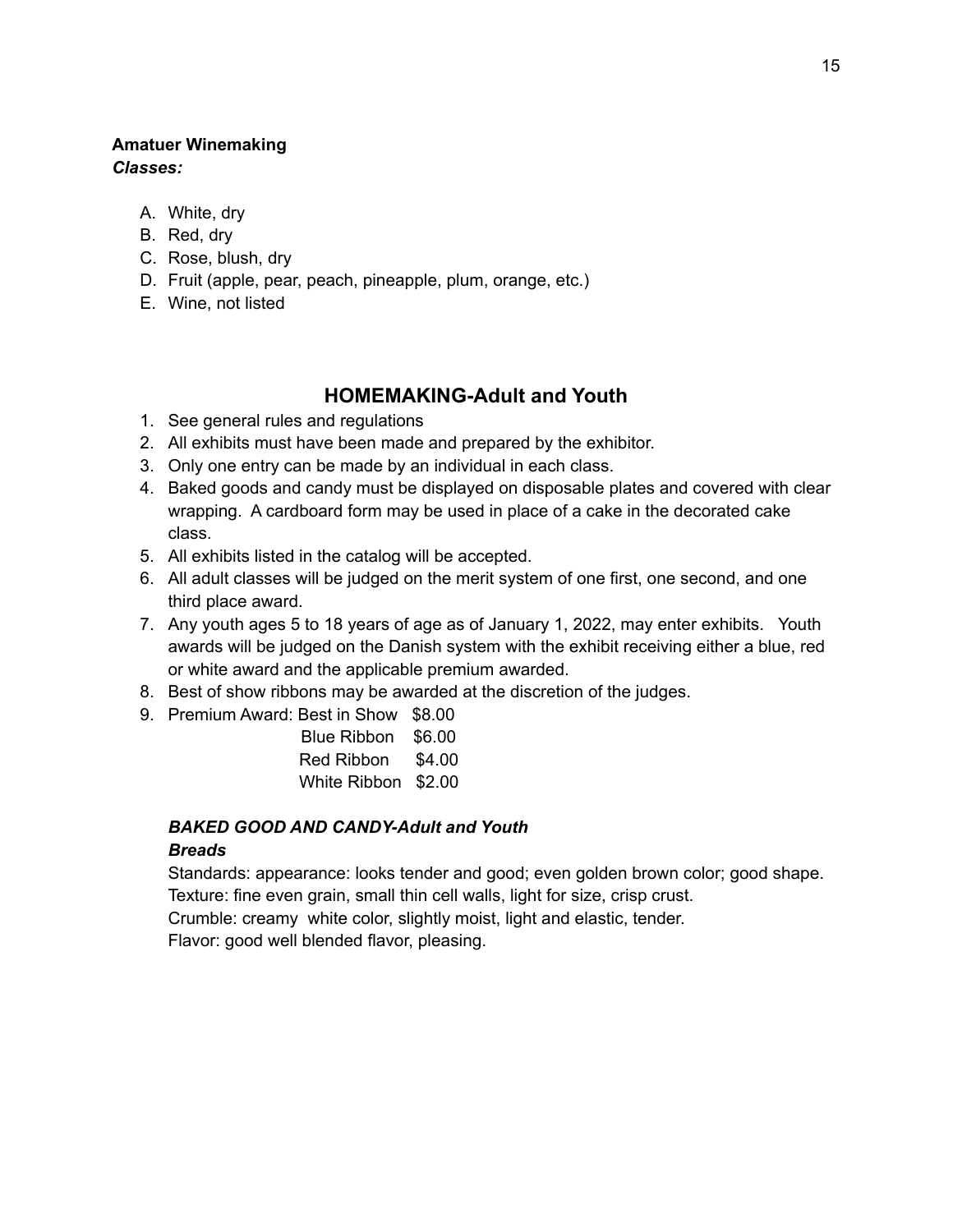### *Breads Classes:*

- 1. Biscuits (3)
- 2. Bread
	- a. Bread machine, ½ loaf
	- b. Quick (yeast), ½ load
	- c. Other, ½ load
- 3. Muffin, other (3)
- 4. Muffin, corn meal (3)
- 5. Yeast rolls (3)
- 6. Yeast, other item
- 7. Other breads

### *Cakes*

Standards: level or slightly rounded and uniform in thickness, light, tender, fine uniform grain, slightly moist.

Icing: smooth texture, good flavor, appropriate to type of cake.

# *Classes:*

- 8. ¼ pound cake, no frosting
- 9. ¼ pound cake, with frosting
- 10. ¼ cake, not listed

# *Decorated Cakes*

Special rules: all cakes become property of the New River Valley Fair. All cake cakes must be on a cardboard base not to exceed 13 inches square and 12 inches high with entry tags securely attached to the base. Judged on decoration only. Artificial forms may be used. *Classes:*

- 11. Decorated Cakes
	- a. Wedding cakes
	- b. Special occaision-shower, graduation anniversary
	- c. Any other cake not listed above

### *Cookies*

Standards: shape, uniform size, not over 2 inches in diameter.

Color: delicately brown.

Flavor; not too intense.

Texture and Grains: thin rolled should be crisp, others should have a fine even grain and be somewhat moist.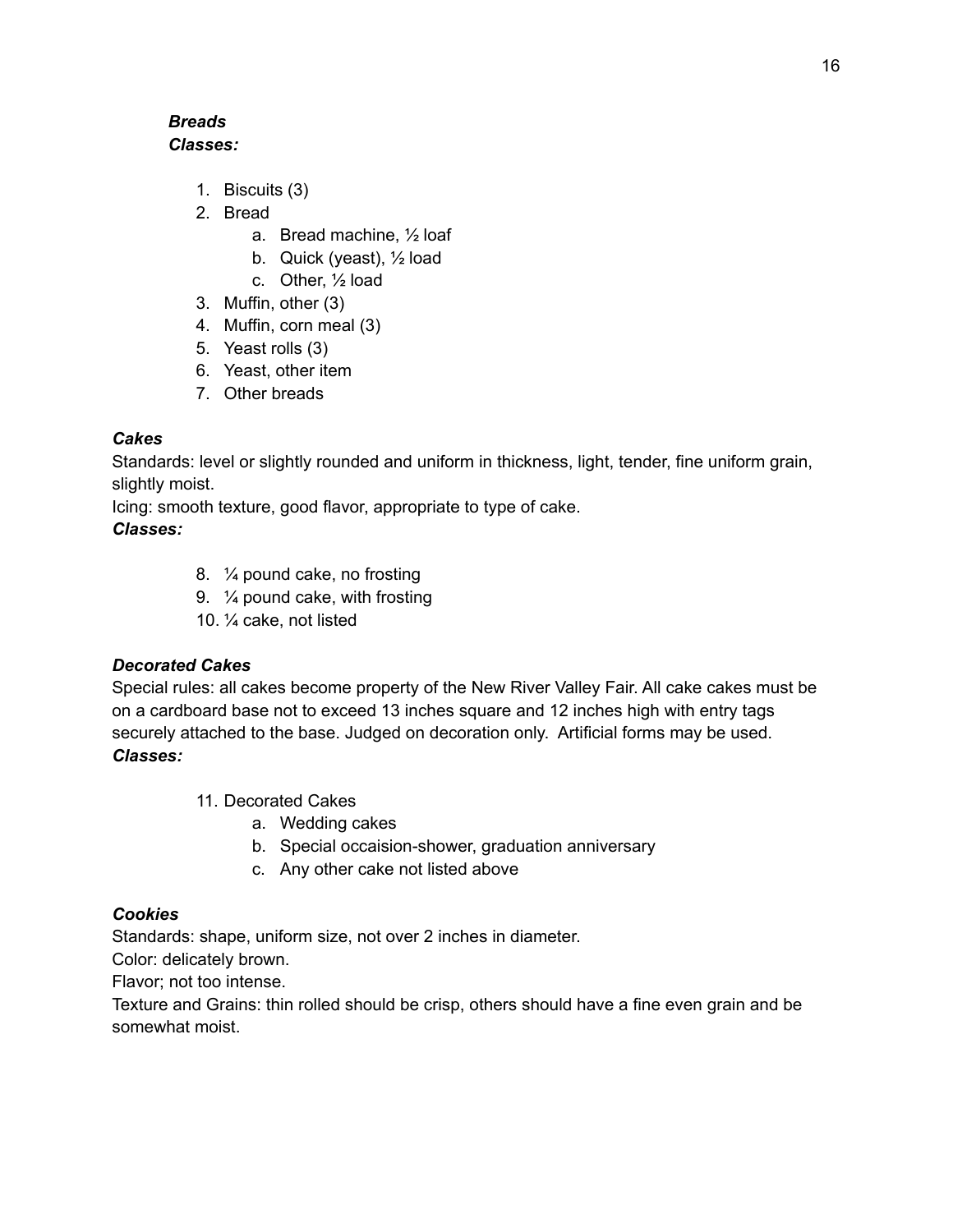### *Cookies Classes:*

- 12. Bar cookies, baked (3)
- 13. Drop cookies (3)
- 14. Rolled cookies (3)
- 15. Cookies, not listed above (3)

### *Pies*

Standards for pie shell: appearance: golden brown color, unifor, attractive edge free from cracks or breaks.

Tenderness: cuts easily and holds shape without crumbling.

Texture: flaky, layered crust, crisp not doughy.

Standards for pie filling: characteristic of its kind.

### *Classes:*

- 16. ¼ cream pie
- 17. ¼ other pie

# *Candy*

Standards: smooth consistency, free from crystals, charistics flavor of candy kind. *Classes:*

- 18. Chocolate fudge (3)
- 19. Coconut (3)
- 20. Cut-out squares (3)
- 21. Peanut butter candy (3)
- 22. Candy, not listed (3)

### *For Men only*

Special rules: all entries become property of the New River Valley Fair. Entry must be made by the exhibitor.

### *Classes:*

- *23. a. bread*
	- *b. cake*
	- *c. candy*
	- *d. Any baked goods not listed*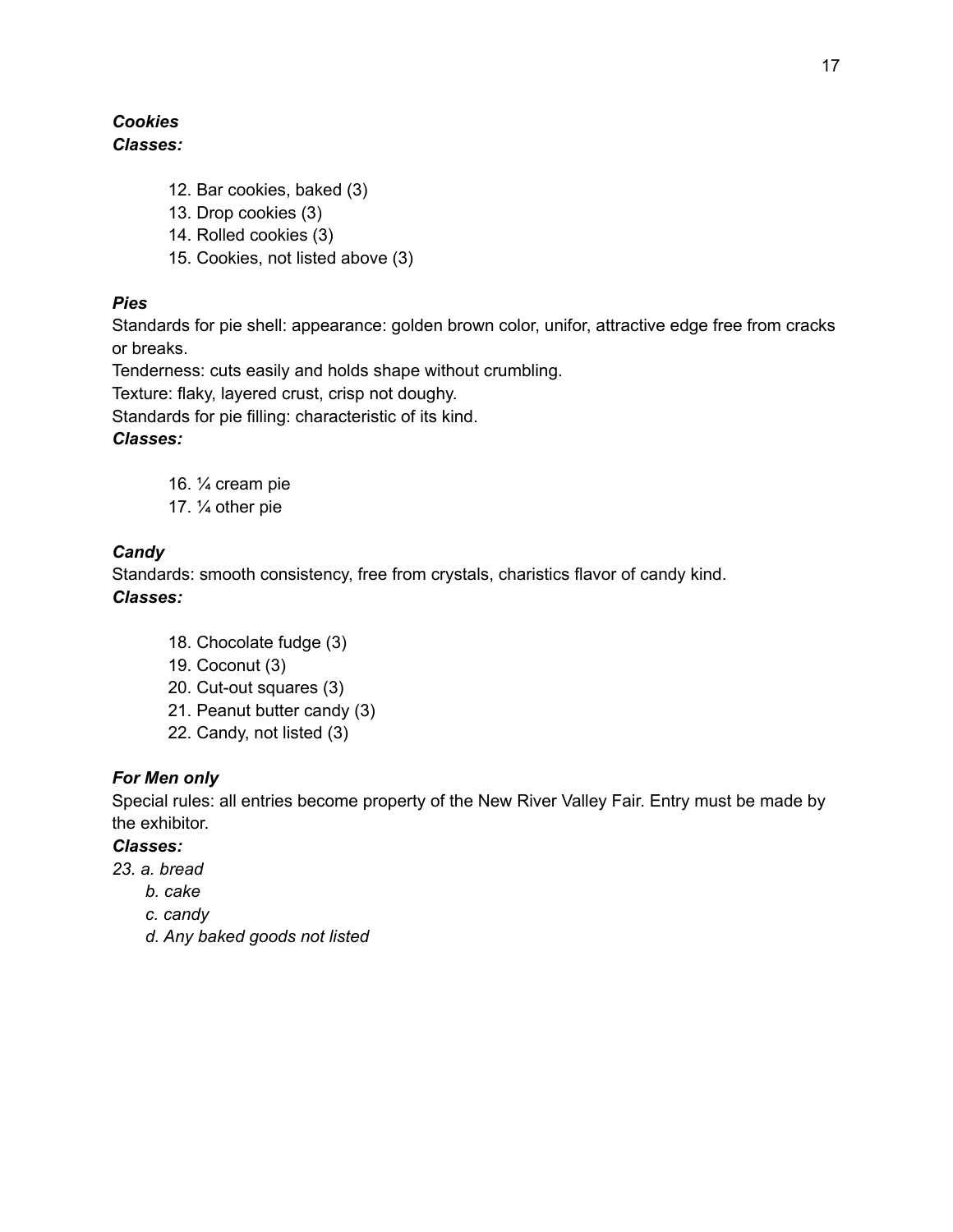#### *Special Contest*

Special rules: containers for this contest should hold about one pound of food. For the candy dish call, boxes or other containers may be used if food is arranged in an attractive manner and visible from the top. The cookie jars must be made of clear glass.

Premiums: Best in Show \$10.00 Blue Ribbon \$8.00 Red Ribbon \$6.00 White Ribbon \$4.00

*Special Contest*

*Classes:*

24 a. One variety, candy dish

24 b. Mixture, candy dish

25 a. One variety, cookie jar

25 b. Mixture, cookie jar

#### *Decorative Theme Contest*

Special rules: any baked good or candy can be entered but must be decorated or formed whereas the theme is recognizable. The 2022 theme is "Country Pride, County Wide." All decorative items used directly on the entry must be edible. This does not apply to the dish, container or any other items used to present or plate the entry. Exhibitors may use any baked items to represent the theme in the previous quantities listed. One big cookie may be used in the place of 3 cookies. All entries become the property of the New River Valley Fair.

Premium: Blue Ribbon \$8.00 Red Ribbon \$6.00 White Ribbon \$4.00

#### **Class:**

26. Special depiction of the 2022 New River Valley Fair Theme, "Country Pride, County Wide," any baked good or candy

# **NEEDLEWORK, CLOTHING AND CRAFTS-Adults and Youth**

**Needlework:** Standards: General Appearance-design suitable to materials, pleasing, interesting. Color combination. Texture combinations. Workmanship: neatness, suitable, practical method of construction, durability, practical. Originality: show expression, flair.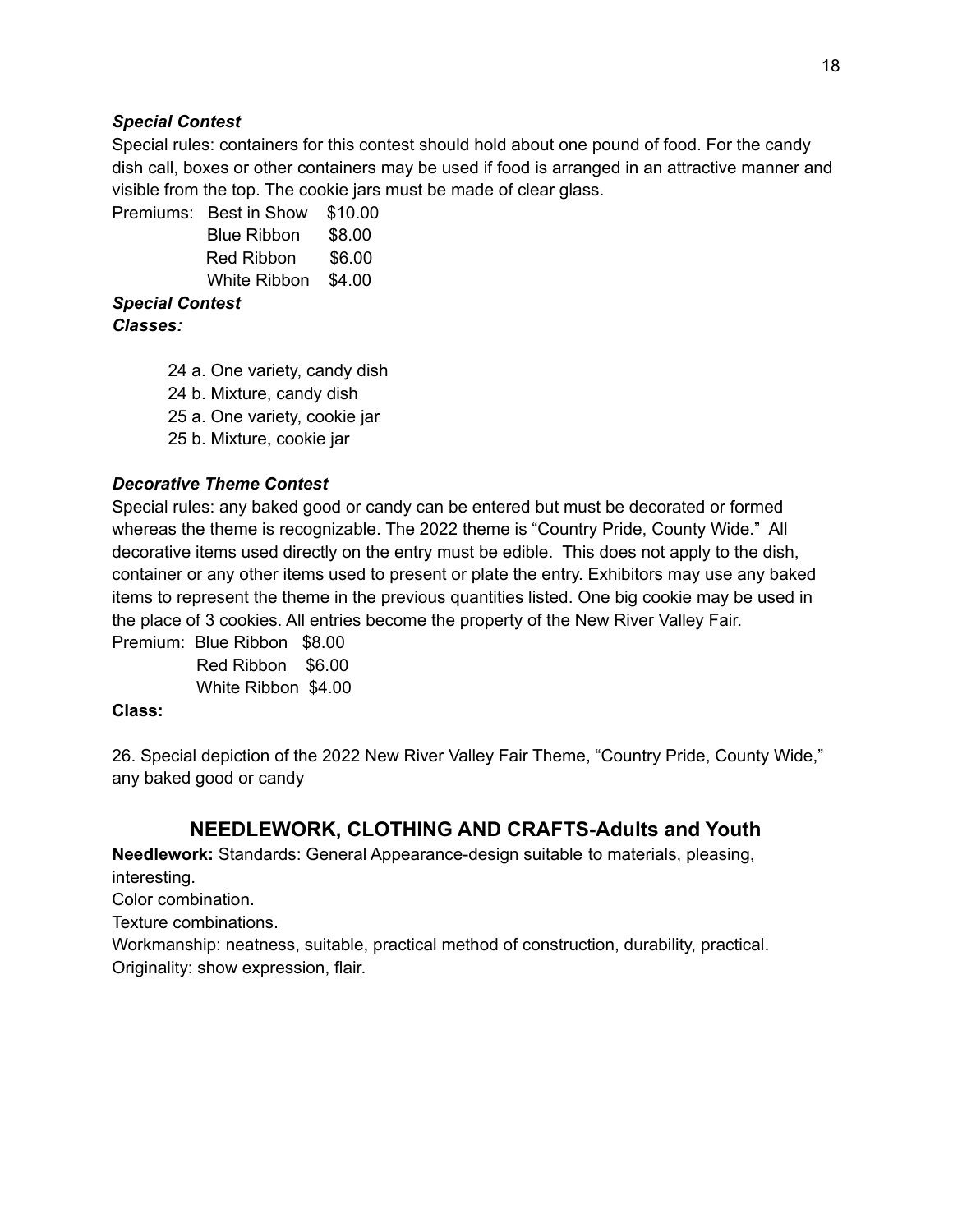#### *C la s s e s :*

- 1. A fg h a n
	- a. B a b y
	- b. Crochet
	- c. Knitted
	- d. Other
- 2. Applique
	- a. Other
- 3. Baby garment
	- a. Crochet
	- b. Knitted

### *Needlework Classes Continued:*

- 4. Crochet
	- a. Hat
	- b. Scarf
	- c. Sweater
	- d. Blanket
	- e. Miscellaneous
- 5. Cross-stitch
	- a. Child clothing
	- b. Picture
	- c. Other
- 6. Embroidery
	- a. Child clothing
	- b. Other
- 7. Household accessory
- 8. K nit tin g
	- a. Hat
	- b. Other
- 9. Needlepoint
	- a. Miscellaneous
- 10. Needlework
	- a. Pillo w
	- b. Purse
	- c. Other, not listed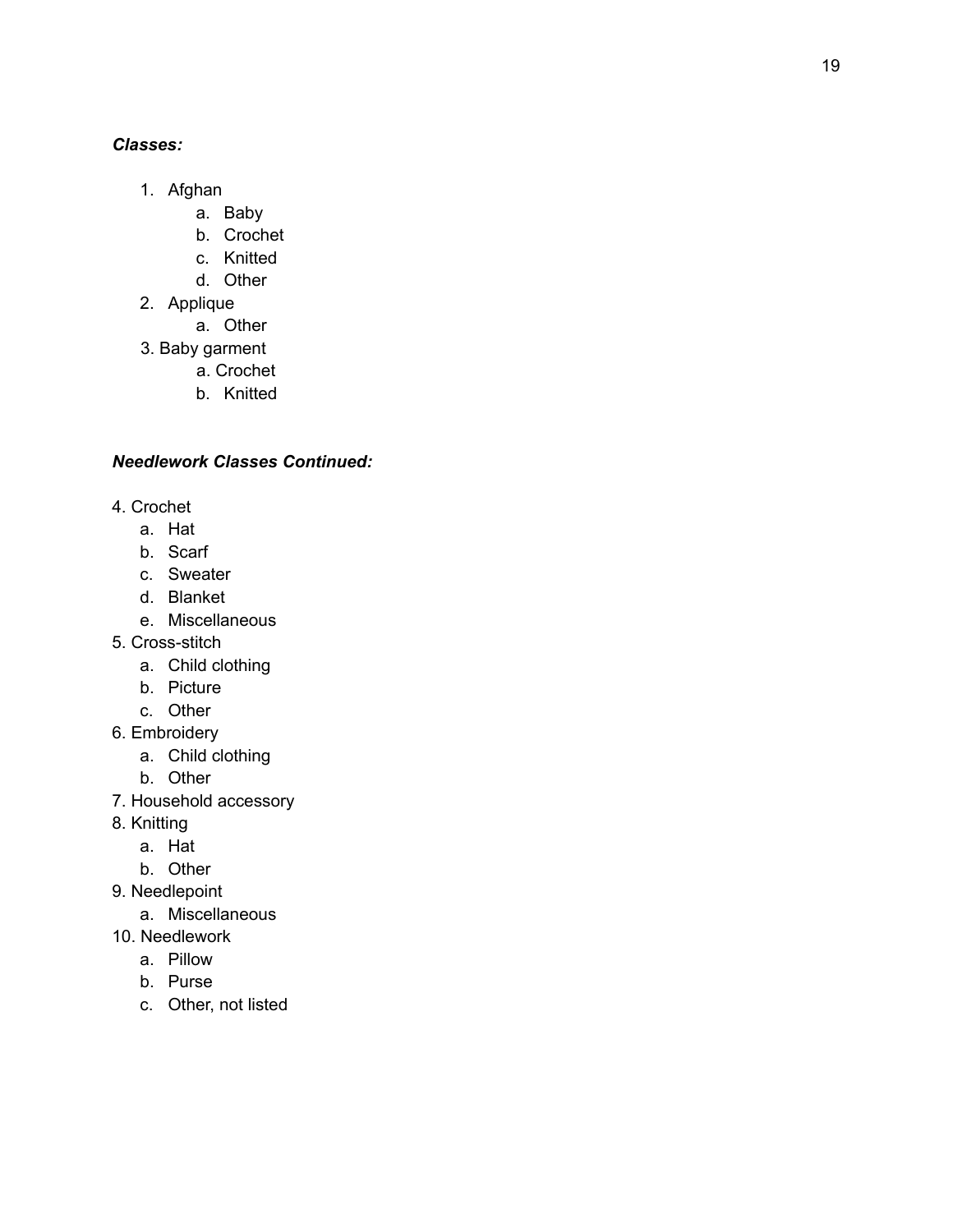### 11. Quilt

- a. Applique
- b. As you go
- c. Kit (made from a kit)
- d. novelty
- e. Pieced
- f. Tacked
- g. Machine quilted
- h. Wall hanging
- 12. Shawls
- 13. Smocking
	- a. Child clothing
	- b. Other, not listed
- 14. Stuffed toy
- 15. Article made by person over age 75
- 16. Article made by person with a disability
- 17. Special depiction of the 2022 New River Valley Fair Theme, "Country Pride, County Wide," needlecraft
- 18. Any needlecraft not listed above

# **CLOTHING**

Standards: General appearance-design suitable for fabrics use, pleasing, interesting.

Color combinations: originality , texture combination, cleanliness.

Pressing Workmanship: cut on the correct grain of fabric, choice and neatness of seams, hems and finished, perfection of stitches.

# *Classes:*

- 1. Apron
- 2. Better Dress
- 3. Cape
- 4. Coat
	- a. Adult
	- b. Child
- 5. Dress
- 6. Jumer
- 7. LIned Jacket or Blazer
- 8. Shorts
- 9. Slacks
- 10. Suit
- 11. Vest
- 12. Any article not listed above
- 13. Special depiction of the 2022 New River Valley Fair, "Country Pride, County Wide," any item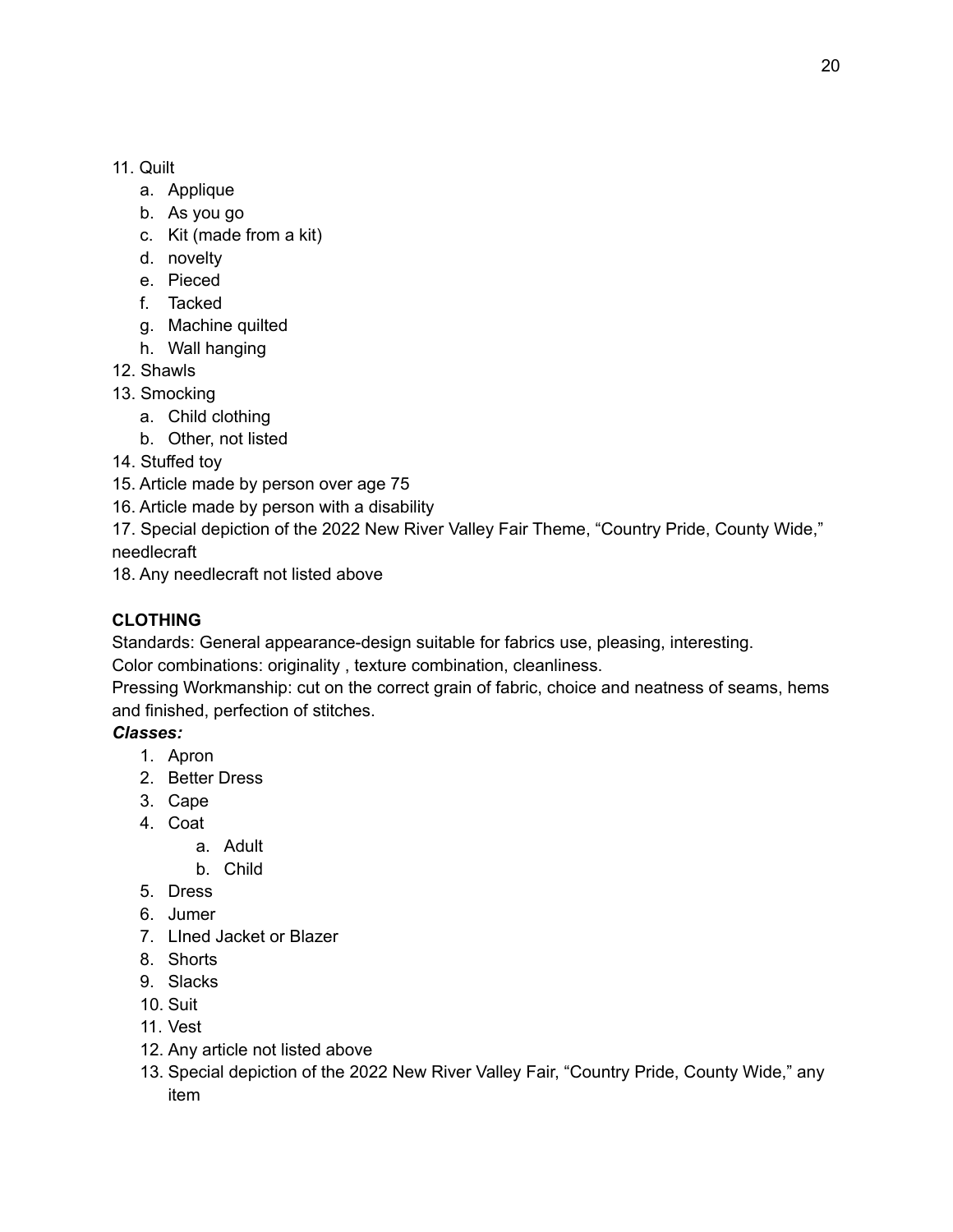# **CRAFTS**

Standards: General appearance-design suitable to materials, pleasing, interesting. Color combinations: texture combinations.

Workmanship: neatness, suitable, practical method of construction, durability, practical.

Originality: shows expression, flair.

# **Classes:**

- 1. Bead art
- 2. Camp craft
- 3. Candles
- 4. Ceramics
	- a. Stained
	- b. Glazed
- 5. Christmas Decorations
	- a. Tree ornament
	- b. Door
	- c. Tree shirt
- 6. Decoupage
- 7. Door decoration
- 8. Flower, handmade
- 9. Jewelry, handmade, any kind
- 10. Lamp shade
- 11. Macrame'
	- a. Purse
	- b. Other
- 12. Models
- 13. Recycle art
- 14. Sewing craft/non-clothing item
- 15. Scrapbooking
- 16. String art
- 17. Tole painting/folk art
- 18. Wall hanging
- 19. Wood working
	- a. Decorative item
	- b. Wood burning
	- c. Floor furniture-small 24"
	- d. Floor furniture-medium 24-48"
	- e. Floor furniture-greater than 48"
	- f. Planter
	- g. Yard art
	- h. Sign
	- i. Hand carve
	- j. Wood turning
	- k. Other not listed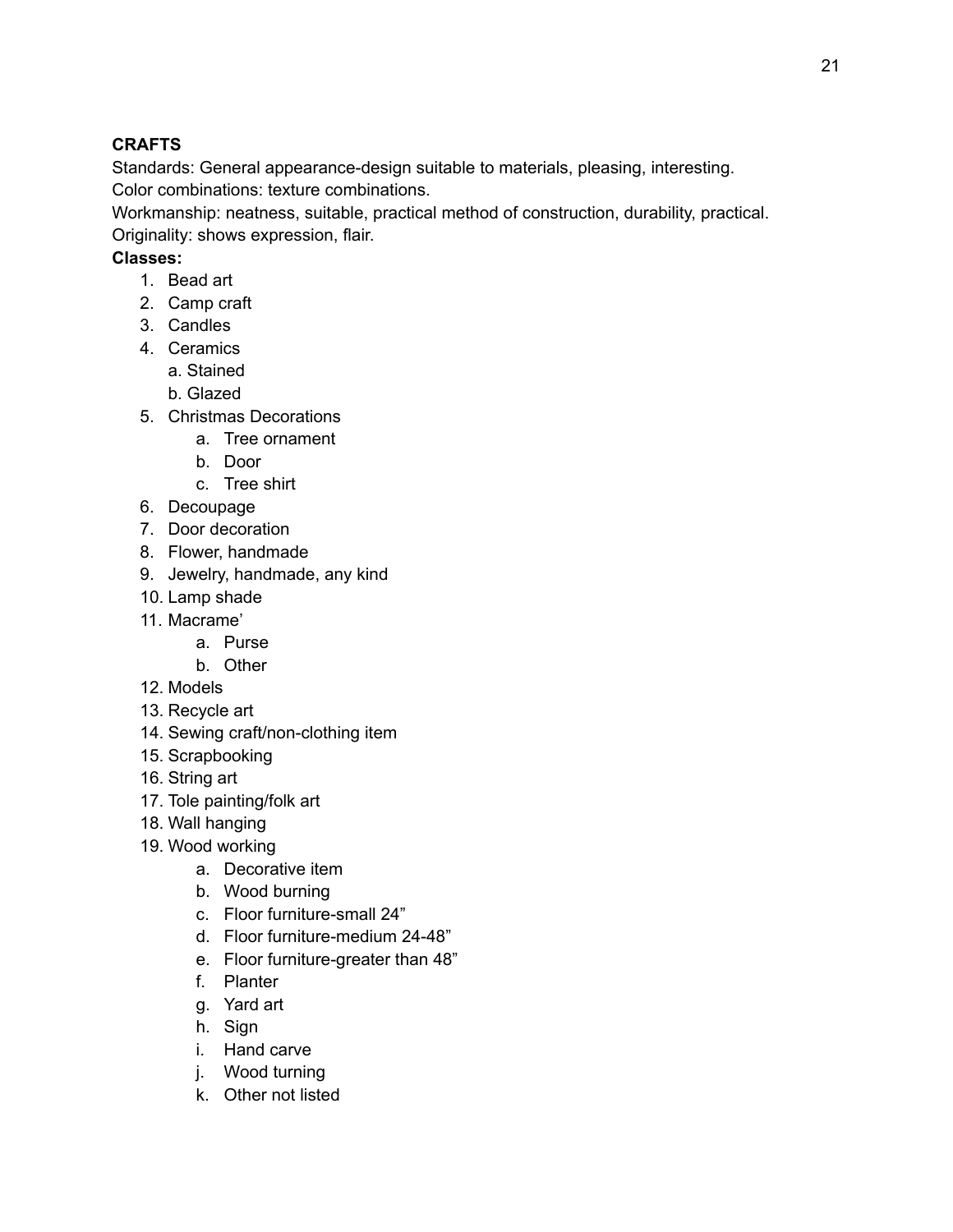- 20. Black smith
	- a. Artist
	- b. Utility
	- c. Decorative
	- d. Hammer
	- e. Other not listed
- 21. Paper mache'
- 22. Rock Art
- 23. Any craft not listed above
- 24. Special depiction of the 2022 New River Valley Theme, "Country Pride, County Wide," craft

# **HORTICULTURE-Adult and Youth**

#### Rules:

- 1. See general rules and regulations.
- 2. All horticulture exhibits must be grown by the adult or youth exhibitor and labeled by the correct botanical name when possible.
- 3. One entry per exhibitor per class.
- 4. Not responsible for loss or breakage of containers or accessories.
- 5. No artificial flowers or foliage permitted and no painting, tinting or otherwise artificially altering the color of plant material.
- 6. Potted plants must be in exhibitorer's possession three month or more prior to the show and preferably exhibited in clean pots.
- 7. All potted plants not to exceed a 14 inch pot and please have a saucer.
- 8. Cut flowers exhibited in one container with no more than 5 stems.

Premiums: Best in show \$12.00

| First | \$6.00                                                           |
|-------|------------------------------------------------------------------|
|       |                                                                  |
| Third | \$2.00                                                           |
| First | \$10.00                                                          |
|       |                                                                  |
| Third | \$4.00                                                           |
| First | \$6.00                                                           |
|       |                                                                  |
| Third | \$2.00                                                           |
| First | \$8.00                                                           |
|       |                                                                  |
| Third | \$4.00                                                           |
|       | Second \$4.00<br>Second \$6.00<br>Second \$4.00<br>Second \$6.00 |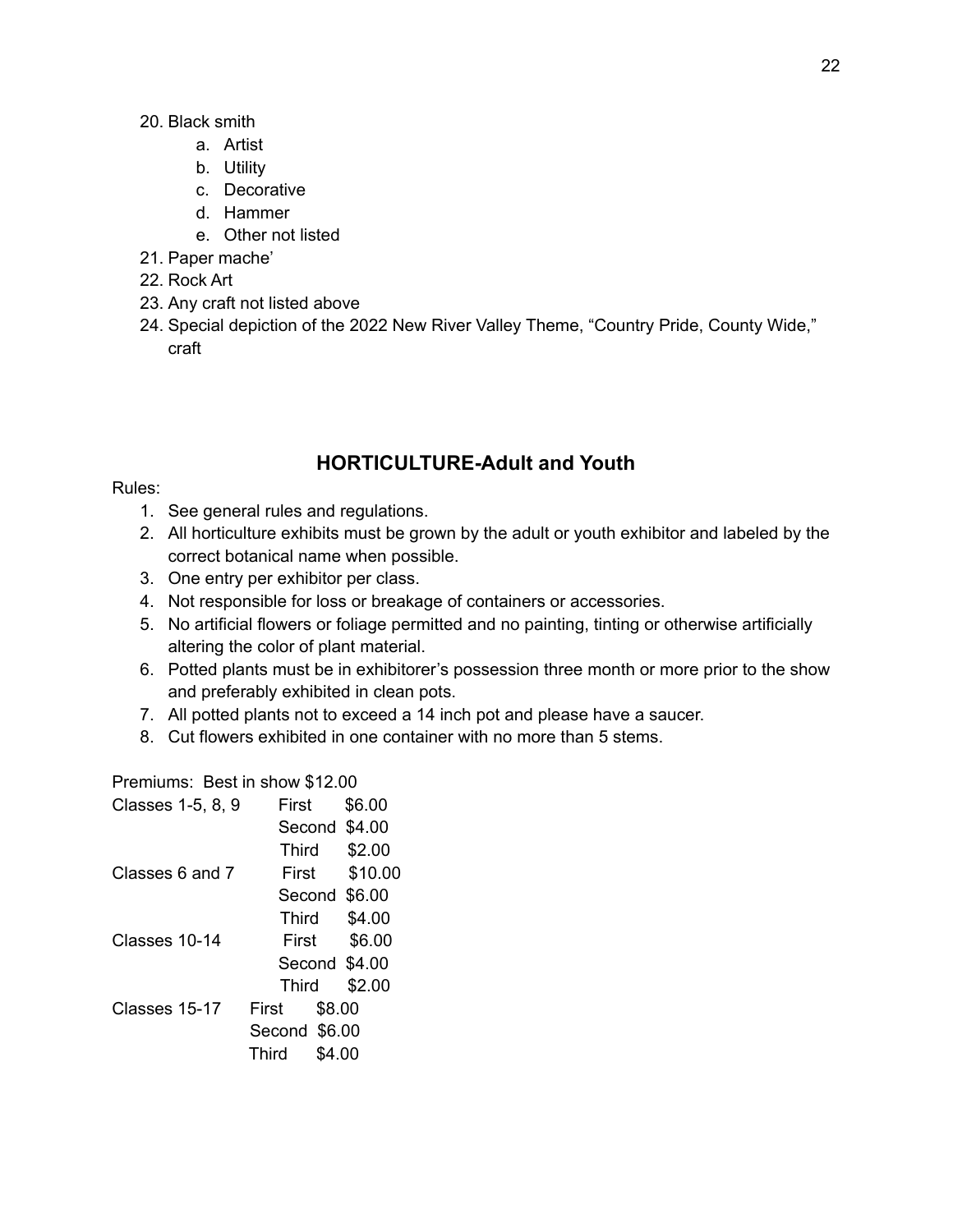### *Potted plants Classes:*

- 1. Blooming
- 2. Fern
- 3. Foliage
- 4. Herbs
- 5. Cacti
- 6. Hanging basket, not to exceed 10 pounds
- 7. Dish garden, 3 or more plant varieties required
- 8. Potted assortment, small
- 9. Potted assortment, medium to large
- 10. Potted, not listed
- 11. Most unusual, must be accompanied by identification and description of plant
- 12. Succulents

# *Cut Flowers*

*Classes:*

- 13. Gladioli
- 14. Marigolds
- 15. Roses
- 16. Zinnias
- 17. Miscellaneous
- 18. Vase display, 3 or more flower varieties er vase, unlimited blooms
- 19. Decorative floral arrangements, 3 or more flower varieties per arrangement, unlimited blooms
- 20. Dried flower arrangement

# **FARM CROPS, PRODUCE, VEGETABLES--Adult and Youth**

- 1. General rules and regulations apply to this division.
- 2. All exhibits must have been grown by the exhibitor. Youth exhibits must have been grown by the youth exhibitor. Youth must be present to enter youth exhibits.
- 3. Only one exhibit per exhibitor in each class permitted.
- 4. Only quality crops/vegetables and produce suitable for judging will be accepted or judged.
- 5. The farm crop coordinator will not be responsible for exhibits or be responsible for items not collected at the end of the fair.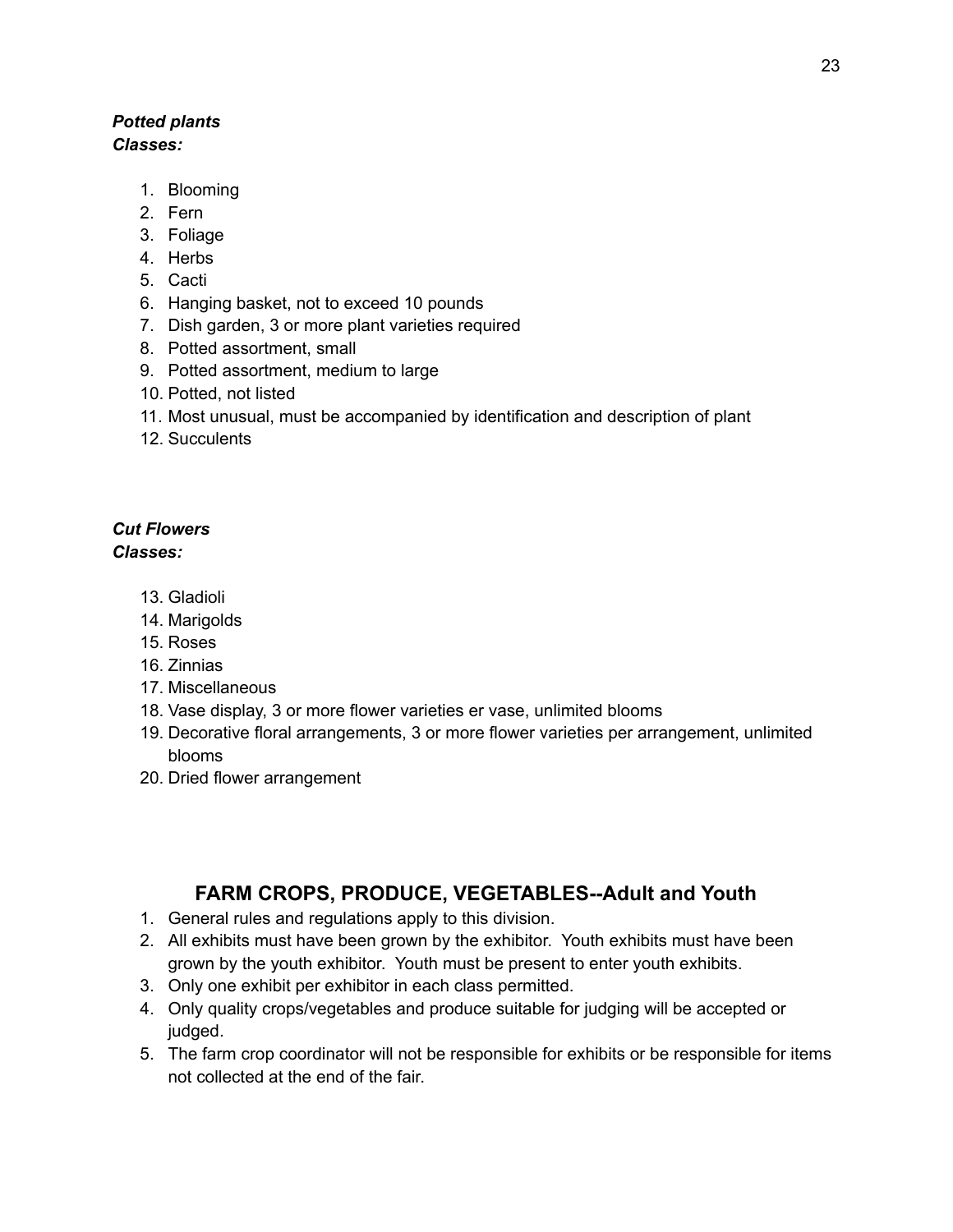- 6. Note--herbs entered in "Vegetables and Produce, Class 15" must be one bunch in a container of water such as a bud vase, plastic cup, or soda bottle to prevent wilting at time of judging. All other entries, unless specified, are displayed on disposable plates furnished by the fair.
- 7. Each department will be judged and displayed separately. Premiums subject to change.
- 8. Display instructions: Bundles of hay shown should be dry

Baled hay is one bat or flake.

Silage is ½ gallon in a plastic ziploc bag.

Vegetables/produce are wiped clean with newspaper, not washed

Premiums: Best in Show \$8.00 Blue \$6.00 Red \$4.00 White \$2.00

# *FARM CROPS*

*Classes:*

- 1. Alfalfa, 5 inch bundle
- 2. Alfalfa, silage
- 3. Alfalfa, baled
- 4. Barley, ½ gallon
- 5. Clover, red, 5 inch bundle
- 6. Clover, red, baled
- 7. Corn
	- A. Yellow, ½ gallon
	- B. Yellow, Hybrid, 10 ears
	- C. Yellow, Hybrid, 3 stalks
	- D. White, Hybrid, 10 ears
	- E. White, Hybrid, 3 stalks
- 8. Lespedeza, Korean, baled
- 9. Lespedeza, Korean, 5 inch bundle
- 10. Lespedeza, Sericea, 5 inch bundle
- 11. Oats
	- A. Spring, ½ gallon
	- B. Spring, 5 inch bundle
	- C. Winter, ½ gallon
	- D. Winter, 5 inch bundle
- 12. Orchard Grass, 5 inch bundle
- 13. Orchard Grass, baled
- 14. Rye, ½ gallon
- 15. Rye, 5 inch bundle
- 16. Soybeans, 5 inch bundle
- 17. Timothy, 5 inch bundle
- 18. Timothy, baled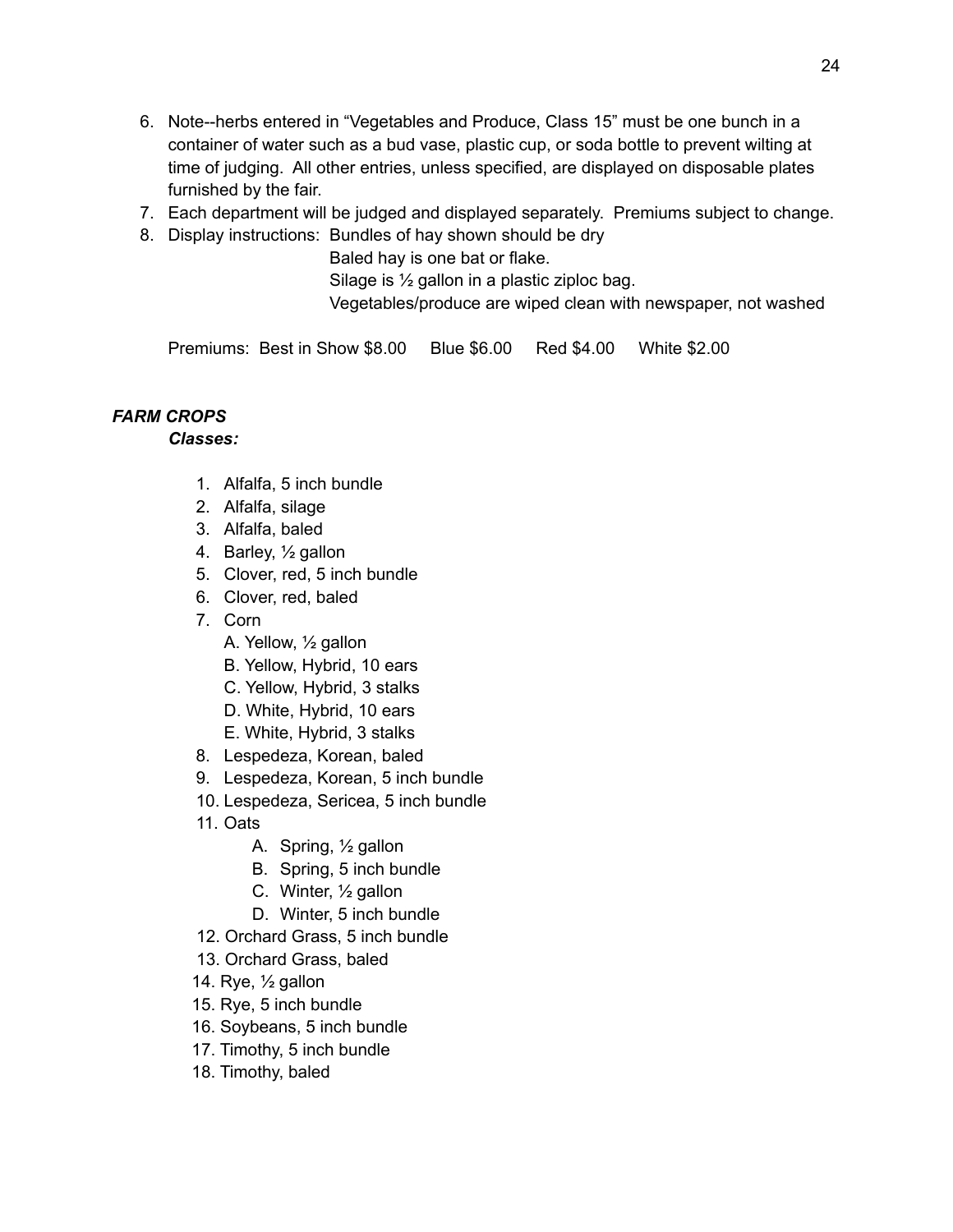- a. Wheat  $\frac{1}{2}$  gallon
- b. Beard, 5 inch bundle
- c. Hooded, 5 inch bundle
- d. Smooth, 5 inch bundle
- e. Wong, 5 inch bundle
- 2 0. W o ol fle e c e, w hit e
- 21. Wool fleece, color

### *VEGETABLES AND PRODUCE C la s s e s :*

- 1. A p ple s, 4
- 2. Beans
	- a. Green beans, snap, 8
	- b. Wax beans, 8
	- c. Shelling beans, one pint
	- d. Miscellaneous beans, 8
- 3. Beets with tops, 6 to a bunch
- 4. Berries, bramble type, one pint
- 5. Cabbage, one head
- 6. Carrots with tops, 6 to a bunch
- 7. Chard, swiss, 6 leaves to a bunch
- 8. Cori
	- n<br>a. Sweet, untrimmed ends, 3 ears
	- b. Miscellaneous, 3 ears
- 9. Cucumbers
	- a. Slicers, 3
	- b. Pic klin g, 3
- 1 0. E g g
	- <sub>l</sub>s<br>a. Brown, 6
	- b. W hit e, 6
	- c. Other, 6
- 11. Herbs, one bunch in water
	- a. Dill
	- b. Min t
	- c. Parsley
	- d. Sage
	- e. Tarragon
	- f. B a si
	- g. Miscellaneous
- 12. Kale, one bunch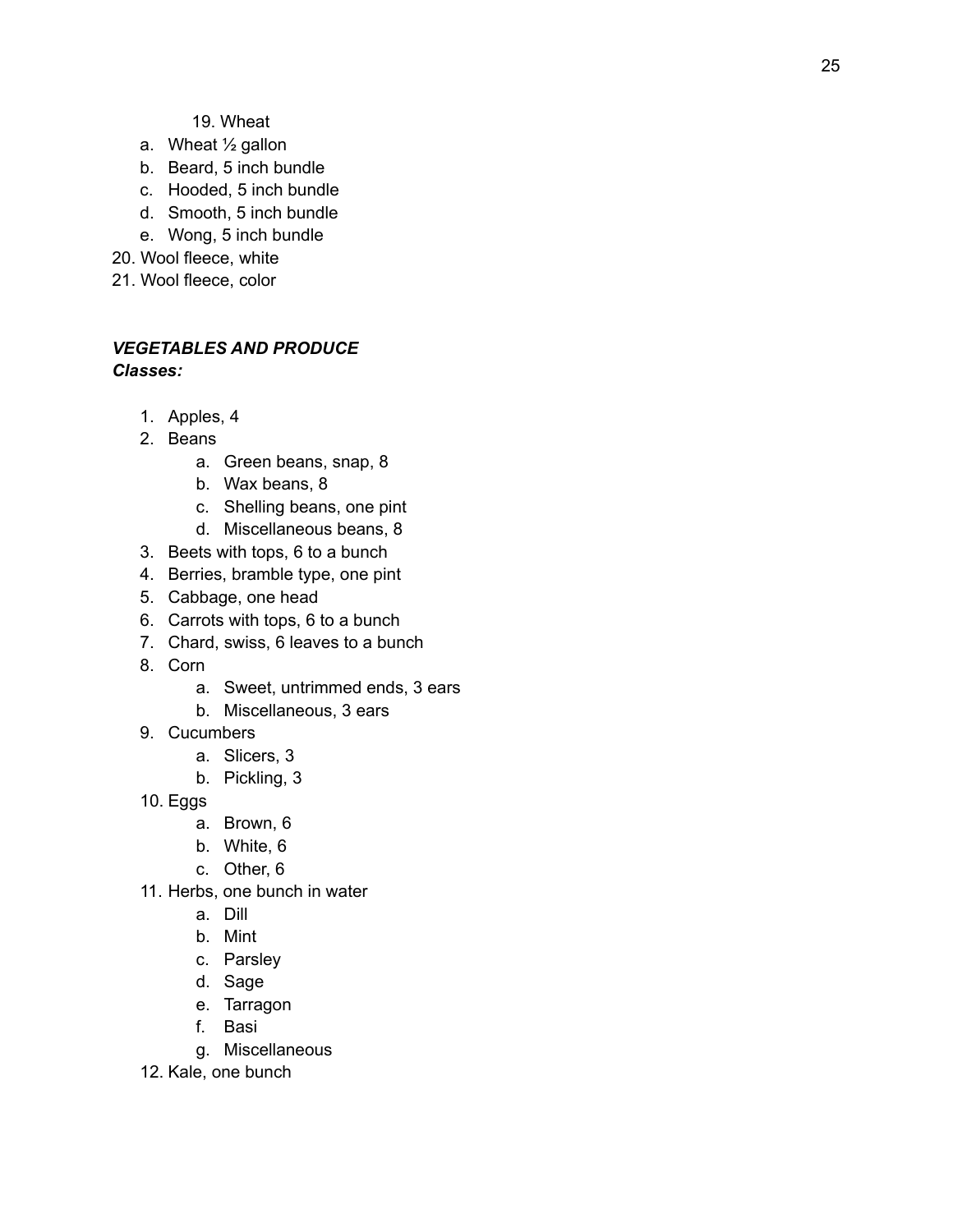- 13. Lettuce
	- a. Leaf type, one plant/bunch
	- b. Miscellaneous, one
- 14. Melons, miscellaneous, 1
- 1 5. O nio n s
	- a. R e d, 4
	- b. Yello w, 4
	- c. W hit e, 4
- 16. Peaches, 4
- 17. Pears, 3
- 18. Peppers
	- a. B a n a n a, 4
	- b. Bell type, 4
	- c. Jalapeno, 4
	- d. Cayenne, 4
	- e. Cherry, 4
	- f. Pimento, 4
	- g. Miscellaneous, 4
- 19. Potatoes
	- a. K e n n e b e c, 4
	- b. R e d, 4
	- c. Yukon gold, 4
	- d. Largest, 1
	- e. Most unusual shape, 1
- 2 0. P u m p kin
	- a. Largest
	- b. Jack o'lantern
	- c. Other
- 21. Rhubarb, 4
- 22. Squash
	- a. Acorn, 1
	- b. Butternut, 1
	- c. Patty pan, 1
	- d. Yellow crookneck, 2
	- e. Yellow straight neck, 2
	- f. Z u c c hini, 2
- 23. Tomatoes
	- a. R e d slicin g, 3
	- b. R o m a, 3
	- c. Small novelty, 6
	- d. Yello w, 3
	- e. Miscellaneous, 3
	- f. Largest, 1
	- g. Most unusual shape, 1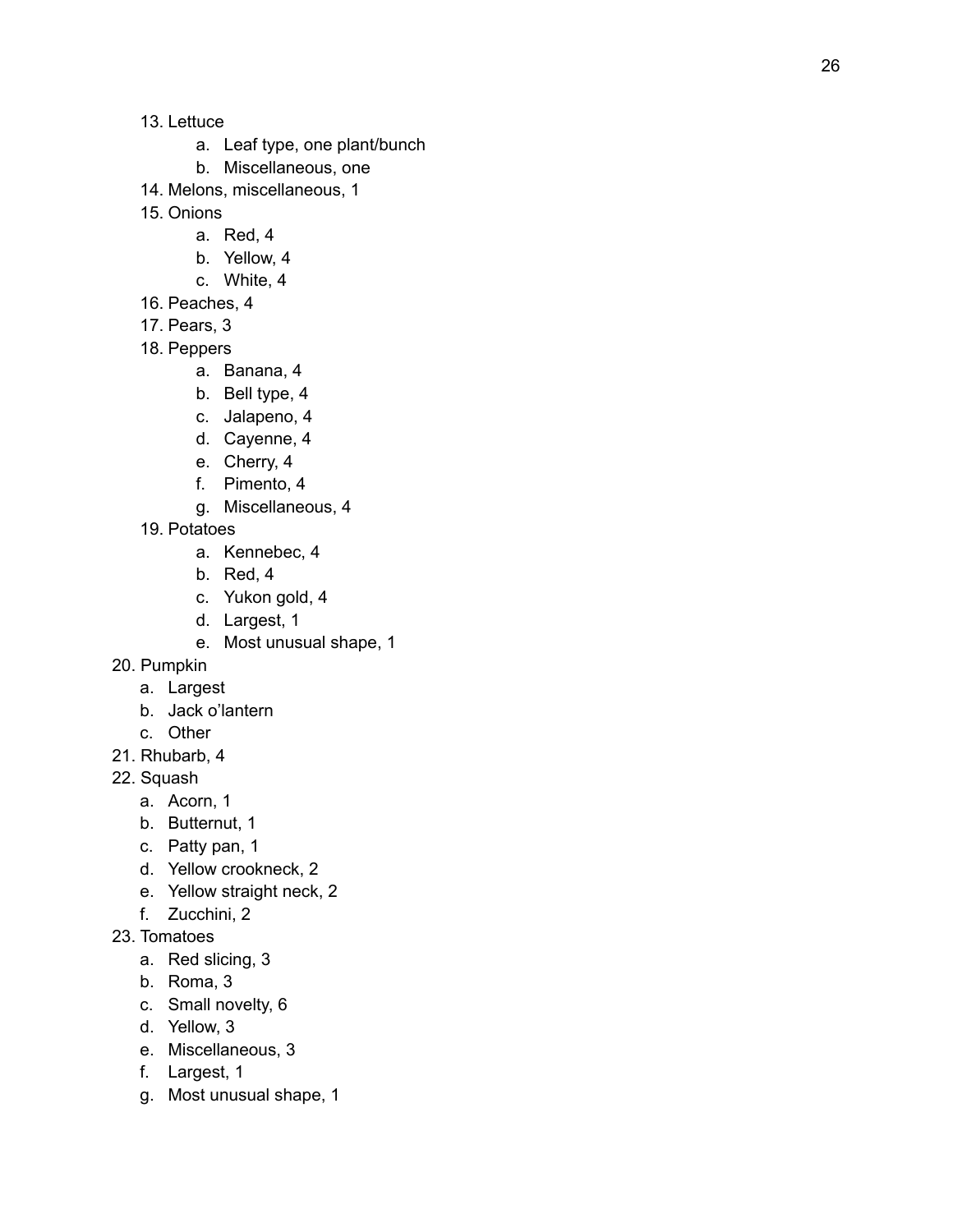- 24. Miscellaneous
	- a. Vegetable
	- b. Produce
- 25. Most unusual vegetable

#### *Home Garden Special*

Collection of 10 or more vegetables home grown and placed in one container. There must be at least 3 leafy vegetables and 3 root vegetables, Premium: First-\$25.00 Second \$25.00 Third \$25.00

26. Home Garden Special

### *Funny Stuff*

Premium: First \$6.00 Second \$4.00 Third \$2.00 Not responsible for props used in classes. Exhibits must not exceed a 10 by 10 inch base. Vegetables or fruit must be recognizable. *Classes:*

- 1. Best decorated apple, 1 apple only
	- a. 10 years of age and under
	- b. 11-18 years of age
	- c. Adults 19 years of age plus
- 2. Best decorated potato, 1 potato only
	- a. 10 years of age and under
	- b. 11-18 years of age
	- c. Adults 19 years of age plus
- 3. Best decorated vegetable, not apple or potato
- 4. Best decorated vegetable showing 2022 theme, "Country Pride, County Wide"
- 5. Vegetable face-minimum of 5 vegetables home grown, maximum of 10 home grown vegetables
	- a.10 years of age and under
	- b. 11-18 years of age
	- c. Adults 19 years of age plus

# **2022 SPECIAL COMPETITIONS-Adult and Youth**

- Farm Scene
- Birdhouse
- Table Setting

Best in Show Award--one per competition area for adult and youth divisions. Award to be determined by the building superintendent.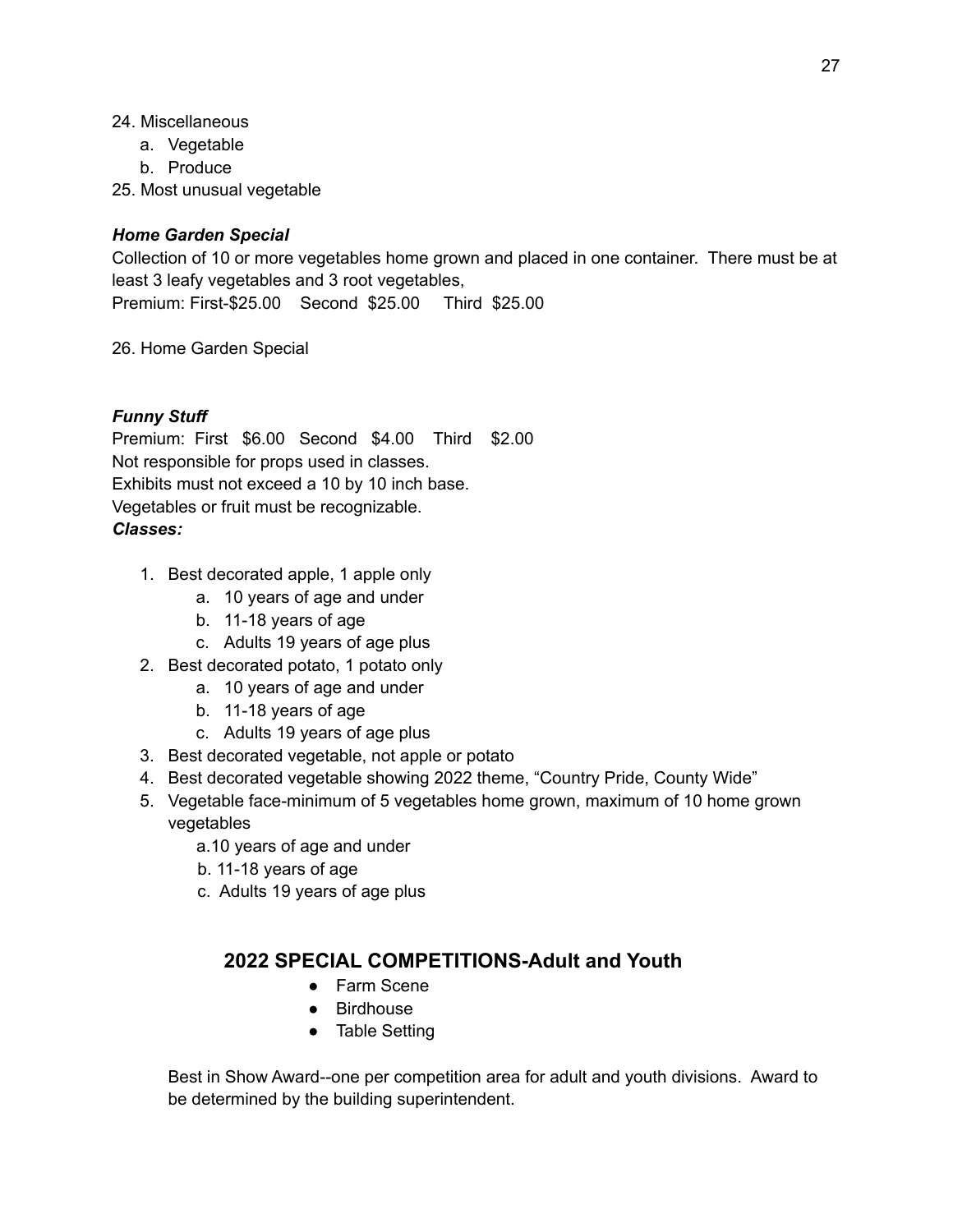Premium Award: Blue Ribbon \$10.00 Red Ribbon \$8.00 White Ribbon \$6.00

#### *1. Farm scene*

Gather up your favorite tractors and farm animals and bring them to the New River Valley Fair--that is your toy tractors on a 1/32 scale or smaller that everyone loves to see. Use your imagination to create a working form, an implement dealership or maybe a bucolic day at the pond. Please present your display on a flat surface that can be set on a table no more than 3 feet by 3 feet. Adult and youth divisions will be judged separately. *Classes*:

- a. Working farm
- b. 2022 theme display, "Country Pride, County Wide"
- c. Country living
- d. General agriculture

#### 2. *Bird House*

Maximum size of birdhouse must not exceed 15 inches in length and width and no taller than 18 inches. Adult and youth divisions judged separately. *Classes:*

- a. Handmade and painted
- b. Natural- handmade and unpainted
- c. Purchased but hand painted
- d. Decorative theme for 2022 New River Valley Fair "Country Pride, County Wide," birdhouse

#### 3. *Table Setting*

Entries are open to one or more exhibitors completing the table. Tables (card tables need to be furnished by the exhibitors) are to be set for two people. The menu must be furnished for display on the table. Glasses/beverage containers should be set for all courses. Dinnerware and flatware should be set for all courses represented on the menu. No fresh flowers or plants please. Decorative food items that will spoil or melt may not be used. Exhibitors must provide tablecloth.

Follow the correct placement of all components in the setting as well as size and placement of linens. Correct procedures can be found in meal management textbooks and especially books on table setting. For informal dining, napkins can be arranged in a fun way but cannot deter from the overall effect of the table. Adult and youth divisions judged separately.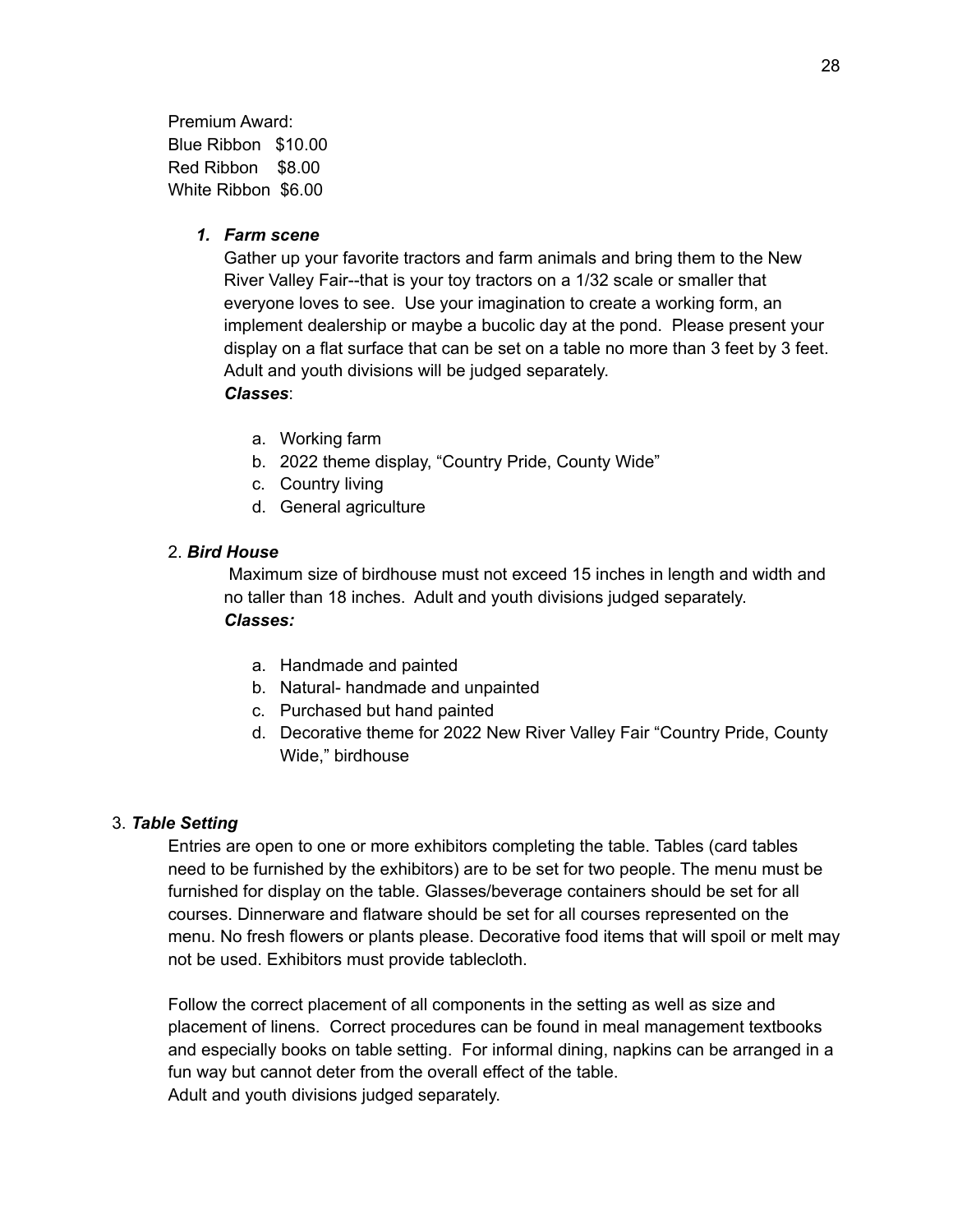#### *Scorecard for Table Settings*

| Overall execution                            |      |
|----------------------------------------------|------|
| Proper placement of materials                | 10%  |
| <b>General Effect</b>                        | 10%  |
| Appointments (equipment and use of materials |      |
| Appropriateness of Materials                 | 30%  |
| (China, glass, flatware, linen,              |      |
| centerpiece)                                 |      |
| Ease of use of materials                     | 10%  |
| Originality and artistic arrangement         |      |
| Novelty and imagination                      | 10%  |
| Continuity of theme                          | 10%  |
| Artistic perfection                          | 10%  |
| Proper harmony and color contrast            | 10%  |
| Total                                        | 100% |

#### *Classes:*

- 1. Table setting-exhibitor choice--please note color scheme and theme on place card
- 2. Table setting-depicting 2022 theme "Country Pride, County Wide"

# **YOUTH EDUCATIONAL EXHIBIT-GROUP**

#### Rules:

- 1. See general rules and regulations.
- 2. Exhibits may be entered by any recognized youth organization in the New River Valley. Please contact Christopher Lichty, 4-H extension agent, *[clichty@vt.edu](mailto:clichty@vt.edu)*, if you have questions.
- 3. Booths will be provided for eight exhibits only on a first-call bsis. Other exhibits must provide their own table and back-drop. Booths are approximately 3 by 4 feet floor space and 3 by 4 feet back-drop.
- 4. Display should be educational and based on one of three themes:
	- a. New River Valley Youth in action---tell about your organization or one of its projects
	- b. Conserving the New River Valley's resources-any topic related to the environment or conservation, etc.
	- c. A Safe New River Valley for everyone-any topic related to a safety issue.
- 5. Prize money will be 1st-\$30.00, 2nd-\$25.00, 3rd-\$20.00, 4th-\$15.00, 5th-10th place-\$10.00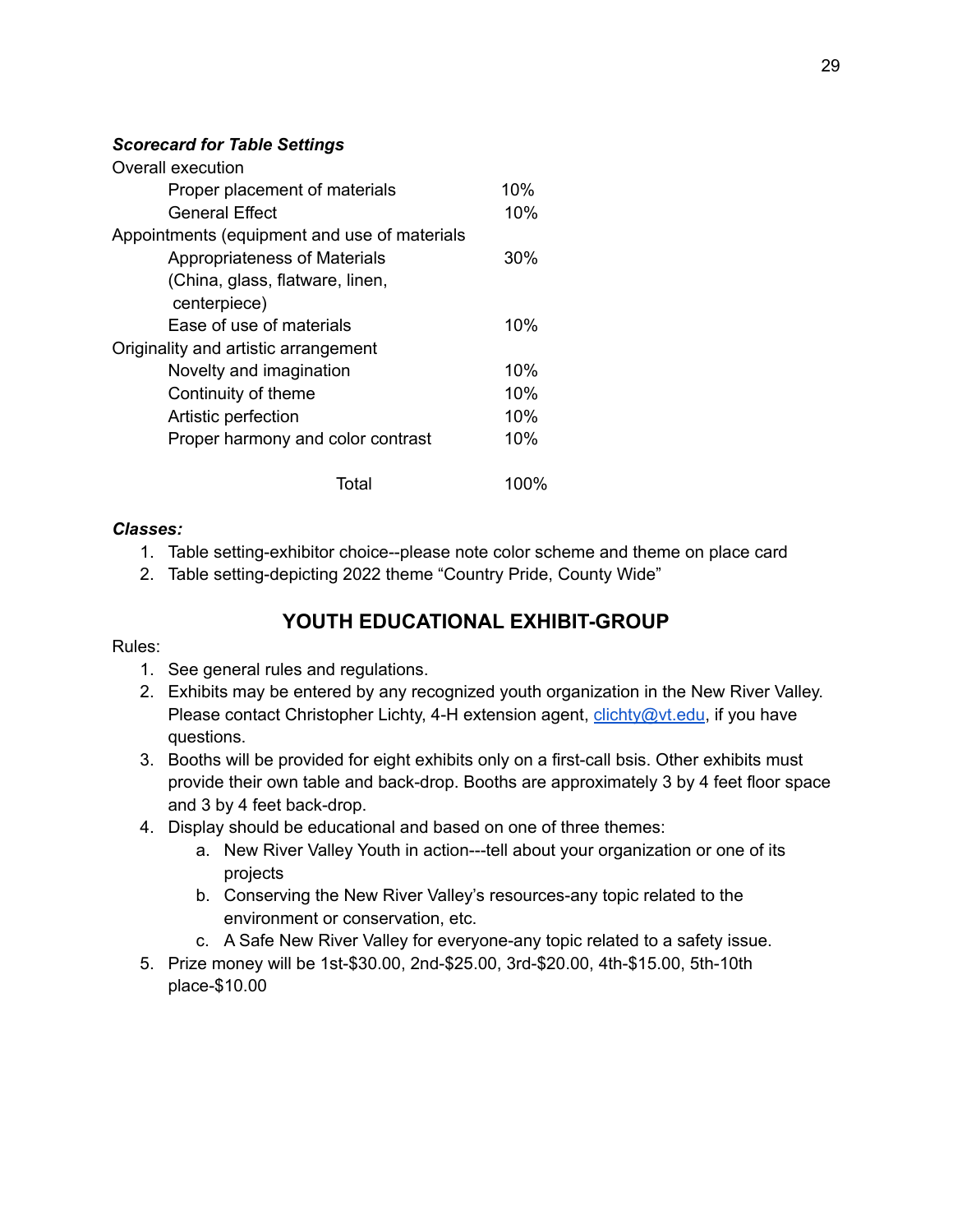# **YOUTH CLUB PROJECT EXHIBIT-INDIVIDUAL**

#### Rules:

- 1. See general rules and regulations.
- 2. Projects will be judged on the following items:
	- a. 50%--Educational value-benefit to the individual or to others, accuracy and completeness of information, accomplishment of goals
	- b. 25%--neatness and attractiveness
	- c. 25%--record book or essay-through, neat, explains what was accomplished. Essay should be one book used by the member's organization for that particular project.
	- d. For questions about this department, contact Pulaski County Extension Office at (540) 980-7761.

### *Categories*

- 1. Agriculture-projects related to farming, domestic animals, and horticulture
- 2. Natural science-projects on wildlife, entomology, forestry, conservation, archery, hunting, etc.
- 3. Mechanical science-projects on woodworking, electricity, energy, engines, automotive, bicycles, et.
- 4. Family life-projects on child care, food perspiration, clothing, room decorating, money and home management, consumer skill, etc.
- 5. Health and safety-projects on health and wellness, nutrition, safety, first aid, sports and fitness.
- 6. Miscellaneous-projects that do not fit into one of the above categories.

# *Youth Club Project Exhibit-Individual*

Awards: All entries will receive a ribbon and for top three placements: First-blue ribbon \$8.00 Second-red ribbon \$6.00 Third-white ribbon \$4.00